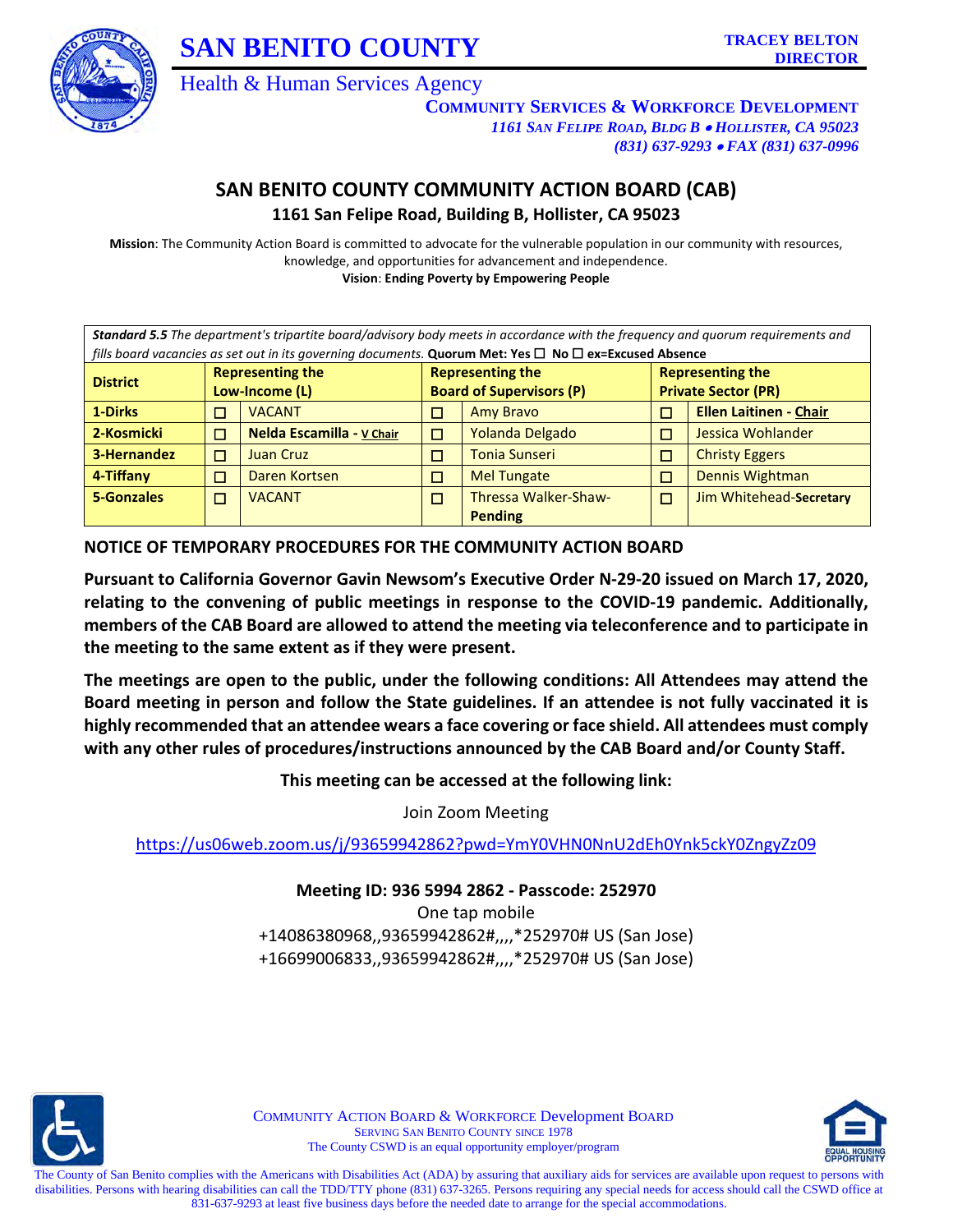# **AGENDA**

# **Thursday June 9, 2022 at 5:30 P.M.**

### I. **General:**

- A. **Roll Call**: Roll will be taken to determine excused absences for attendance requirements.
- B. **Public Comment Period**: Select the "Participants Tab" and click "Raise Hand" icon, the zoom facilitator will unmute you when your turn arrives. Guests may introduce themselves and request to comment on any non-agenda items. Time is limited to three (3) minutes per guest unless the board determines that more time is needed.

### C. **Amendments to the Agenda**:

### II. **Informational Items and/or Announcements**:

- A. **Grant and Program Updates**: *Standard 5.9 The department's tripartite board/advisory body receives programmatic reports at each regular board/advisory meeting. Standard 8.7 The tripartite board/advisory body receives financial reports at each regular meeting, for those program(s) the body advises, as allowed by local government procedure*.
	- 1. **CAB Year to Date Program Outcomes**: Enclosed is the YTD report on services provided from January 1, 2022 to June 2022 for CSWD programs to include winter shelter program, emergency rental assistance, LIHEAP, etc.
- B. **Community Development Block Grant (CDBG)**: The Notice of Funding Availability (NOFA) was released on April 20, 2022, however; due to the 50% expenditure rule, CSWD is not eligible to apply.
- C. **CAB Training & Volunteer Hours**: *Standard 5.8: The governing board members have been provided training on their duties and responsibilities within the past 2 years.*
	- Reminder to board members to submit any volunteer hours for activities where CAB was promoted/represented. CalCAPA training videos that are available for CAB viewing on the website at: [https://www.sbccab.com/about.](https://www.sbccab.com/about)
- D. **New Board Membership**: Currently there are two (2) vacancies: District #1-Representative of the Low Income and District #5-Representative of the Low Income. There are no new pending applications these two vacancies.
	- 1. **Term Expirations**: The following terms for Representatives are due to expire on July 11, 2022. Nelda Escamilla has submitted her resignation. Tonia Susneri and James Whitehead are interested in continuing as a Board Representative for another three-year term. Pursuant to CAB Bylaws members will need to submit a new application to be considered for the reappointment.
		- a. **District #3-Representative of the Board of Supervisors**: Tonia Sunseri
		- b. **District #5-Representative of the Private Sector**: James Whitehead.
		- c. **District #2-Representative of the Low-Income**: Nelda Escamilla
- E. **Committee Updates**:
	- 1. **Bylaws Committee**: Committee members will provide an update on their last committee meeting.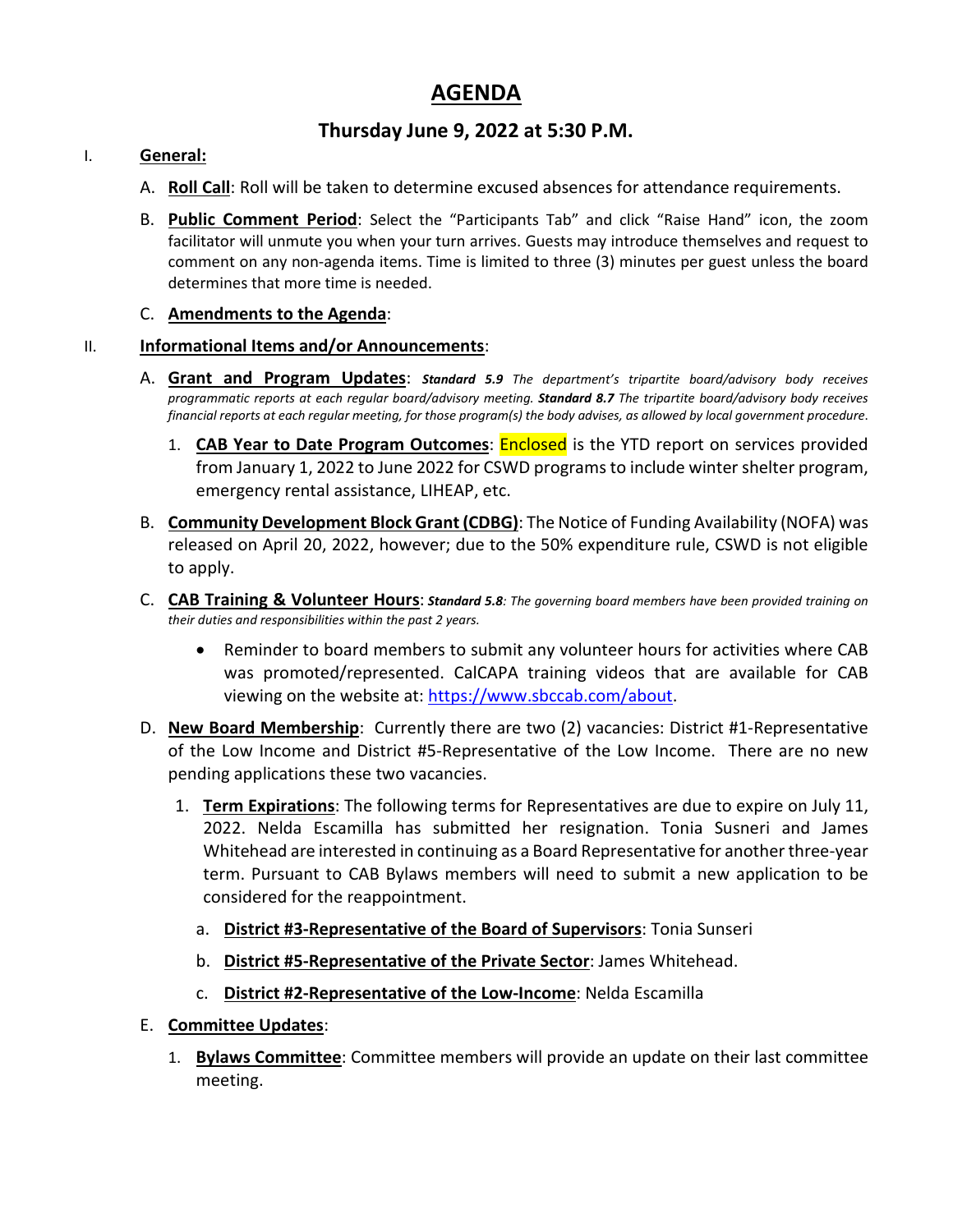- 2. **Membership Committee**: Staff and Committee members may provide an update on recruitment efforts and possible new member leads.
- 3. **Racial Equity Ad Hoc Committee**: Staff may provide an update. The Racial Equity Ad hoc Committee needs to schedule a meeting.
- 4. **Strategic Planning Committee (SPC)**: *Standard 6.1 The department has a strategic plan, or comparable planning document, in place that has been reviewed and accepted by the tripartite board/advisory body within the past 5 years. If the department does not have a plan, the tripartite board/advisory body will develop the plan.* The next SPC is scheduled for July.
- 5. **Ad Hoc Committee for Youth (YC):** Staff and Committee members may provide an update on the youth survey prizes, results and next steps; the planning of a Youth Rally sometime during the summer; community outreach; and scheduling a tour of the Youth Alliance Impact Center (YIC). Report out on Youth Survey results, prizes and next steps.
- 6. **Home Loan Committee**: Staff may provide an update.
- F. **Outreach/Volunteer Opportunities**: Staff and board members may provide an update on upcoming outreach/volunteer opportunities to promote the CAB.
- G. **Leadership Luncheon:** Scheduled for Wednesday, September 21, 2022, from 12-1:30 P.M.

### III. **Regular Agenda:**

### A. **Approval of Minutes**:

The May 12, 2022, CAB meeting minutes are enclosed for review and approval. *Action Required*

- B. **Bylaws:** Review and approve enclosed revisions to the bylaws. *Action Required.*
- C. **Resolution for Remote Meetings:** Adopt AB361 Resolution to continue teleconferenced meetings. Attached is the AB361 Legislation along with the resolution. *Action required.*
- D. **CAB Retreat**: Staff requests the board take action to approve the date for the retreat. Based on the results of the survey, the best date for the CAB Retreat is August 20, 2022. *Action Required*.

### IV. **Additional Information**:

V. **Adjourn** to next meeting on July 14, 2022 at 5:30 P.M.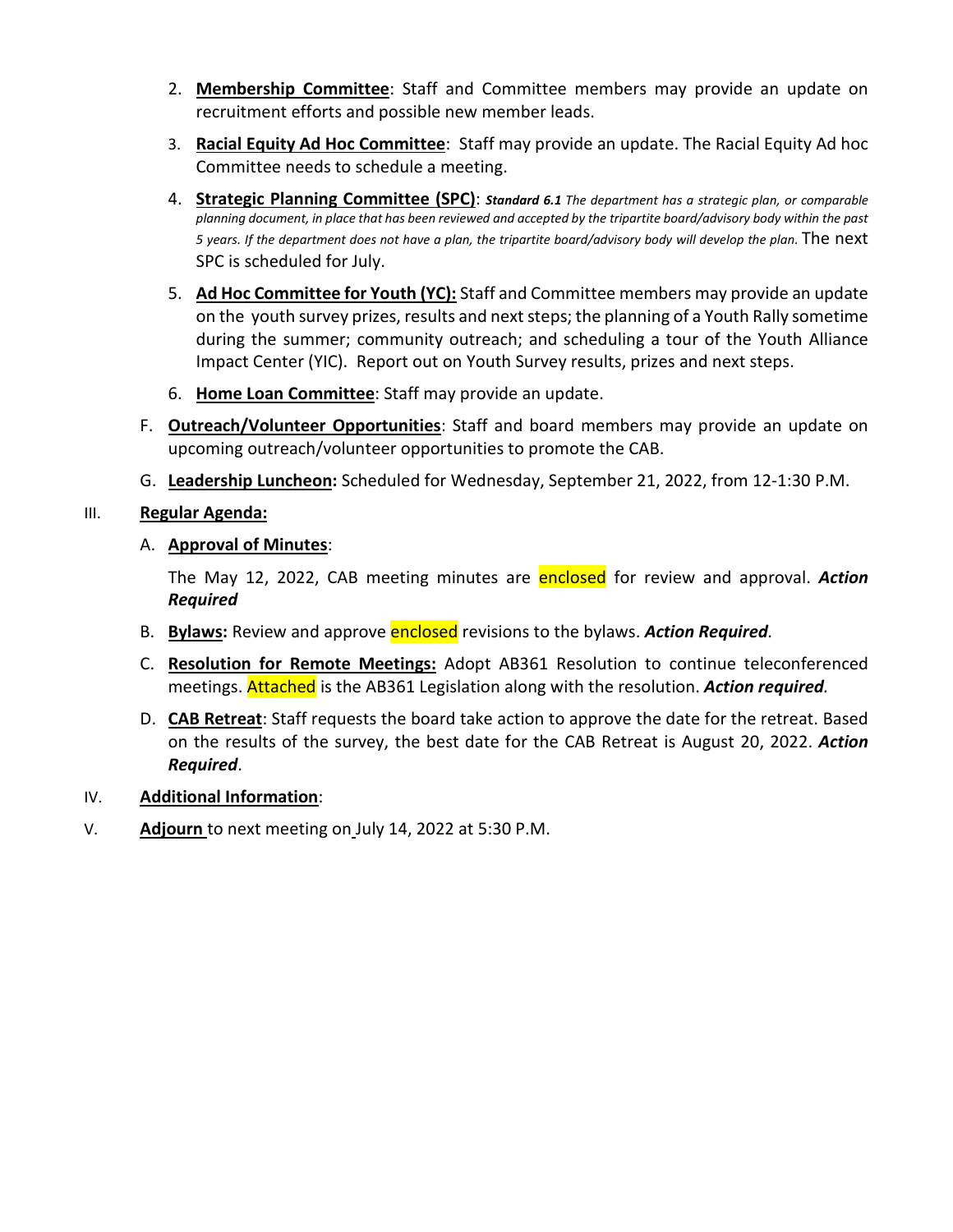| <b>Service Category</b>               | # Of Services Cost      |                  | Program                                  |
|---------------------------------------|-------------------------|------------------|------------------------------------------|
| <b>Bus Token Blue</b>                 | 75                      |                  | \$322.00 Bus Token                       |
| <b>Bus Token Green</b>                | 47                      |                  | \$120.00 Bus Token                       |
| <b>Bus Token Purple</b>               | 3                       |                  | \$4.50 Bus Token                         |
| <b>Bus Token Red</b>                  | 19                      |                  | \$38.00 Bus Token                        |
|                                       | 144                     | \$484.50         |                                          |
| Utility-Water & Sewer                 | 58                      |                  | \$20,662.78 CDBG Programs                |
| Utility Dep/Pymt                      | 55                      |                  | \$24,844.00 CDBG Programs                |
| Utility-Garbage                       | 34                      |                  | \$3,925.69 CDBG Programs                 |
|                                       | <b>147</b>              | \$49,432.47      |                                          |
| Rent Payment*                         | 39                      |                  | \$34,799.00 CSBG Programs                |
| <b>Security Deposit</b>               | 1                       |                  | \$450.00 CSBG Programs                   |
| <b>Food Voucher</b>                   | 54                      |                  | \$5,297.10 CSBG Programs                 |
| Utility-Water & Sewer                 | 3                       |                  | \$465.57 CSBG Programs                   |
| Utility-Garbage                       | 4                       |                  | \$397.24 CSBG Programs                   |
| Utility-Internet/WiFi                 | 1                       |                  | \$22.99 CSBG Programs                    |
|                                       | <b>102</b>              | \$41,431.90      |                                          |
| Equipment/Supplies                    | 18                      |                  | \$2,153.70 Dream Catcher                 |
| Scholarship                           | 24                      |                  | \$5,021.32 Dream Catcher                 |
| Tutoring                              | 5                       |                  | \$3,750.00 Dream Catcher                 |
|                                       | 47                      | \$10,925.02      |                                          |
| <b>Hotel Voucher</b>                  | 8                       |                  | \$2,108.16 ESG Rapid Rehousing           |
| Move In Cost                          | $\mathbf 1$             |                  | \$2,218.00 ESG Rapid Rehousing           |
|                                       | $\overline{9}$          | \$4,326.16       |                                          |
| Leasing                               | 15                      |                  | \$23,633.00 Helping Hands                |
|                                       | 15                      | \$23,633.00      |                                          |
| Rent Payment*                         | 1                       | \$2,039.99 HHAP  |                                          |
| <b>Security Deposit</b>               | $\mathbf 1$             | \$4,000.00 HHAP  |                                          |
|                                       | $\overline{\mathbf{2}}$ | \$6,039.99       |                                          |
| <b>Hotel Voucher</b>                  | 44                      |                  | \$38,714.49 Homeless Supportive Services |
| Hygiene Kit - Female                  | $\mathbf{1}$            |                  | \$17.00 Homeless Supportive Services     |
| Hygiene Kit - Male                    | $\overline{2}$          |                  | \$32.00 Homeless Supportive Services     |
| <b>Bike Lock</b>                      | 3                       |                  | \$54.00 Homeless Supportive Services     |
| <b>Bus Token Blue</b>                 | 4                       |                  | \$16.00 Homeless Supportive Services     |
| <b>Bus Token Green</b>                | 4                       |                  | \$10.00 Homeless Supportive Services     |
| <b>Bus Token Red</b>                  | $\overline{2}$          |                  | \$3.00 Homeless Supportive Services      |
|                                       | \$60.00                 | \$38,846.49      |                                          |
| Rent Payment*                         | 5                       | \$6,150.00 HOPWA |                                          |
| Food Voucher-HOP                      | 37                      | \$3,499.73 HOPWA |                                          |
|                                       | \$42.00                 | \$9,649.73       |                                          |
| <b>Utility Payment (Base)</b>         | 1                       |                  | \$596.40 ECIP-WPO                        |
| <b>Utility Payment (Base)</b>         | 31                      |                  | \$13,526.00 LIHEAP ARPA-Fast Track       |
| <b>Utility Payment (Supplimental)</b> | 30                      |                  | \$20,244.00 LIHEAP ARPA-Fast Track       |
| <b>Utility Payment (Base)</b>         | 34                      |                  | \$13,445.00 LIHEAP ARPA-HEAP             |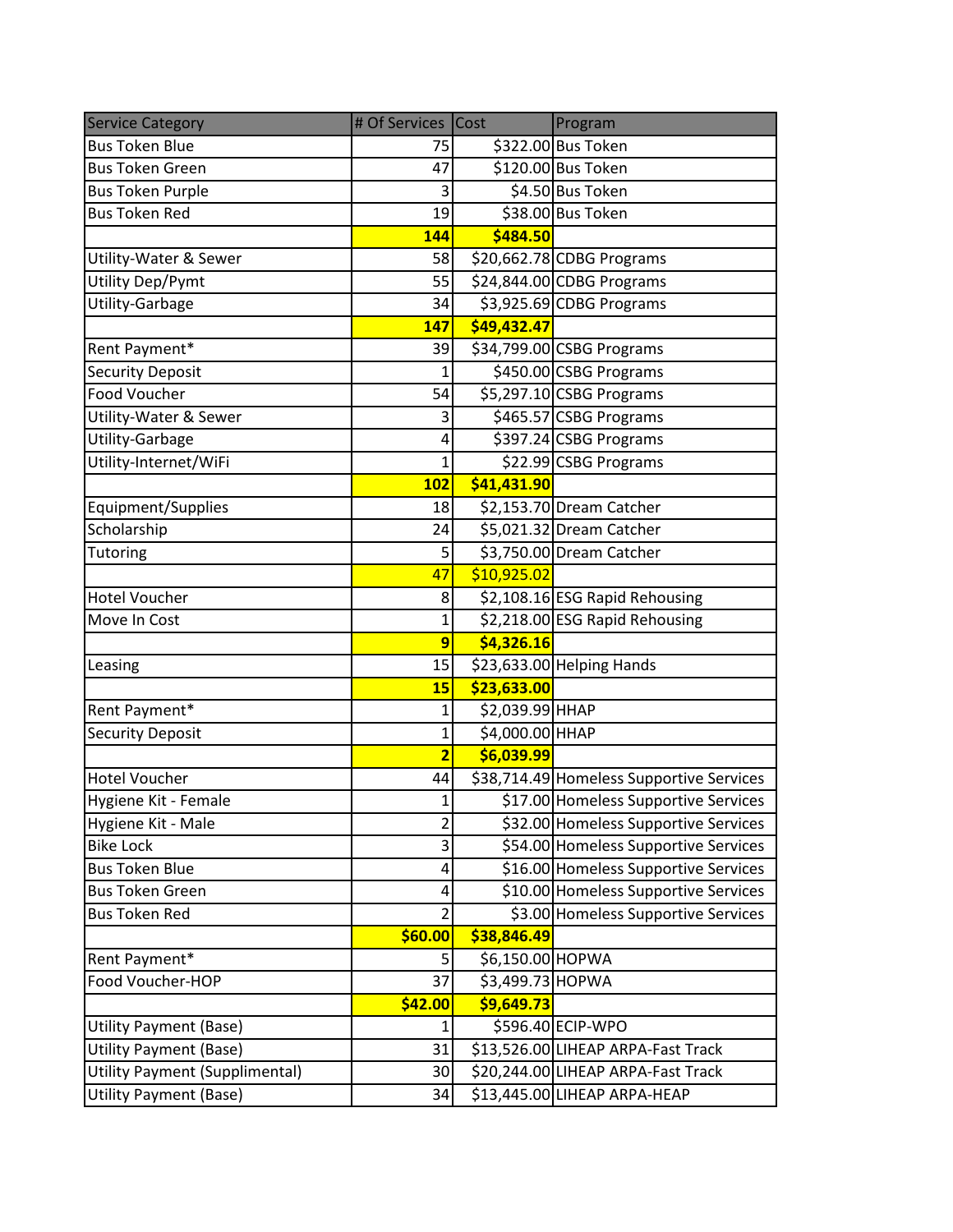| <b>Utility Payment (Supplimental)</b> |          |                   | \$2,245.00 LIHEAP ARPA-HEAP               |
|---------------------------------------|----------|-------------------|-------------------------------------------|
| <b>Utility Payment (Base)</b>         |          |                   | \$446.05 LIHEAP WPO                       |
|                                       | \$101.00 | \$50,502.45       |                                           |
| Gate Card                             | 62       |                   | \$1,575.00 Migrant Family Housing         |
| Rent Payment Rec'd Migrant Center     | 62       |                   | \$1.00 Migrant Family Housing             |
| Security Dep Rec'd Migrant Center     | 63       |                   | \$125.00 Migrant Family Housing           |
|                                       | 187      | \$1,701.00        |                                           |
| Rent Payment*                         | 106      | \$139,046.78 TBRA |                                           |
|                                       | \$106.00 | \$139,046.78      |                                           |
| Utility Payment (Base)                | 94       |                   | \$35,983.00 Utility Assistance Fast Track |
| <b>Utility Payment (Supplimental)</b> | 90       |                   | \$39,046.00 Utility Assistance Fast Track |
| Utility Payment (Base)                | 149      |                   | \$54,296.00 Utility Assistance HEAP       |
|                                       | \$333.00 | \$129,325.00      |                                           |
| <b>Total Services Provided</b>        | 1295     | \$505,344.49      |                                           |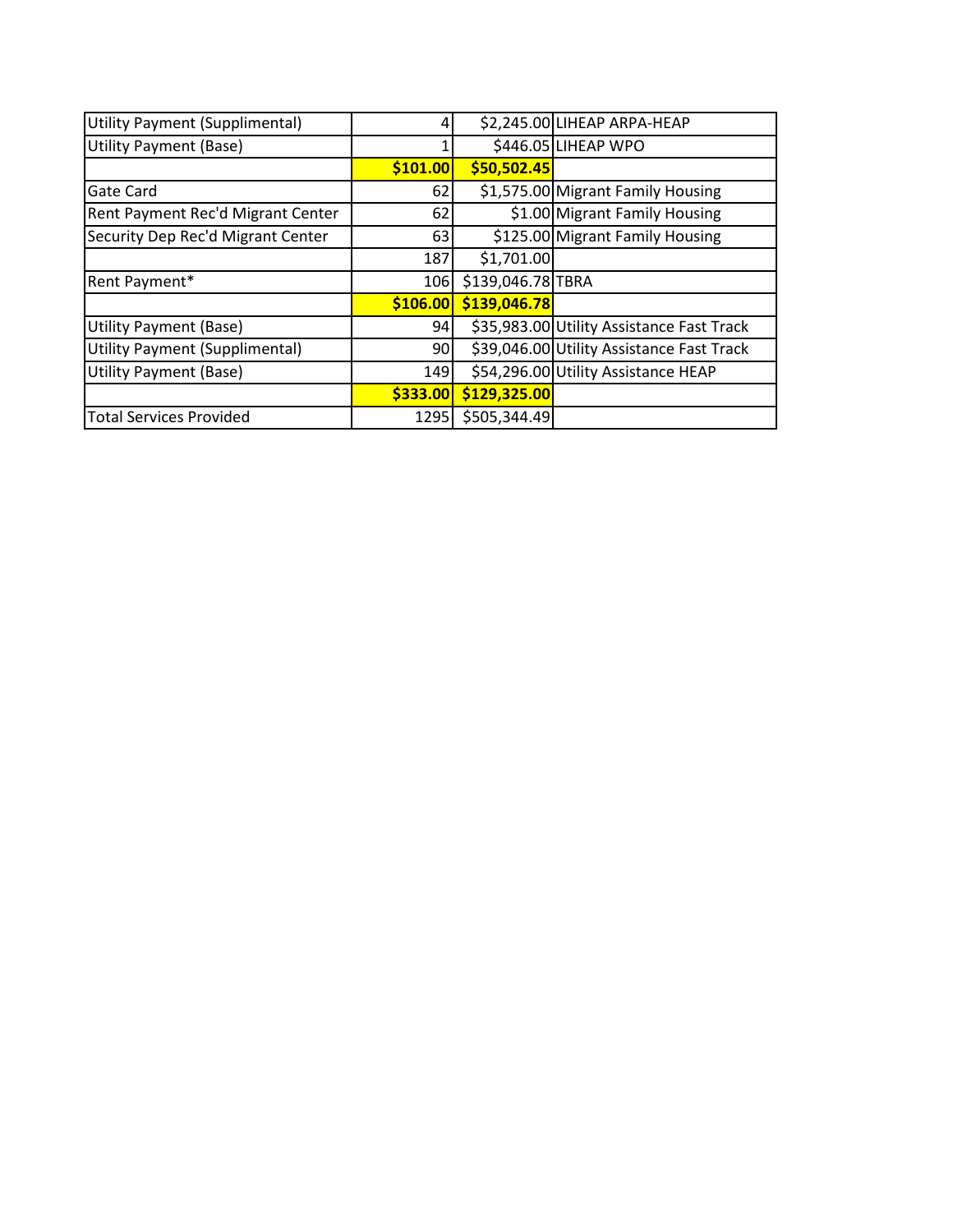

**SAN BENITO COUNTY** TRACEY BELTON

Health & Human Services Agency

**COMMUNITY SERVICES & WORKFORCE DEVELOPMENT** *1161 SAN FELIPE ROAD, BLDG B* • *HOLLISTER, CA 95023 (831) 637-9293* • *FAX (831) 637-0996*

# SAN BENITO COUNTY COMMUNITY ACTION BOARD (CAB) **1161 San Felipe Road, Building B, Hollister, CA 95023**

*Mission: The Community Action Board is committed to advocate for the vulnerable population in our community with resources, knowledge, and opportunities for advancement and independence. Vision: Ending Poverty by Empowering People*

# **MINUTES**

# **Thursday May 12, 2022 at 5:15 P.M.**

### **CANCELLED 5:00 P.M. – 5:15 P.M. An election will be held to vote on the applications received for the Representative of the Poor Vacancies. Results will be announced during the regular CAB meeting.**

Representatives of the poor from each supervisorial district shall be democratically *selected by members of the public attending public meetings of the CAB, who live within the supervisorial district to be represented.* Representatives elected to each supervisorial district must live in the district.

- **District #5 Representative of the Poor** Michael Salinas
- **District #5 Representative of the Poor** Keri Battin

| <b>Please join us at 5:15 P.M. for an overview of actions items from the April 19, 2022 meeting.</b> |                                                                               |                           |                          |                            |   |                               |
|------------------------------------------------------------------------------------------------------|-------------------------------------------------------------------------------|---------------------------|--------------------------|----------------------------|---|-------------------------------|
| <b>Special meeting attendance</b>                                                                    |                                                                               |                           |                          |                            |   |                               |
| <b>District</b>                                                                                      | <b>Representing the</b><br><b>Representing the</b><br><b>Representing the</b> |                           |                          |                            |   |                               |
| <b>Board of Supervisors (P)</b><br>$Low-Income(L)$                                                   |                                                                               |                           |                          | <b>Private Sector (PR)</b> |   |                               |
| 1-Dirks                                                                                              |                                                                               | <b>VACANT</b>             | 図                        | <b>Amy Bravo</b>           | ⊠ | <b>Ellen Laitinen - Chair</b> |
| 2-Kosmicki                                                                                           | $\Box$                                                                        | Nelda Escamilla - V Chair | 図                        | Yolanda Delgado            | ⊠ | Jessica Wohlander             |
| 3-Hernandez                                                                                          | П                                                                             | <b>Juan Cruz</b>          | ⊐                        | <b>Tonia Sunseri</b>       | ⊠ | <b>Christy Eggers</b>         |
| 4-Tiffany                                                                                            | ⊠                                                                             | Daren Kortsen             | ⊠                        | Mel Tungate                | ⊠ | Dennis Wightman               |
| <b>5-Gonzales</b>                                                                                    | П                                                                             | <b>VACANT</b>             | $\overline{\phantom{0}}$ | <b>VACANT</b>              | ⊠ | Jim Whitehead-Secretary       |

- I. **5:15 P.M. Overview of the April 19, 2022 Agenda:** The board and staff provided an overview of the April 19<sup>th</sup> agenda to ensure those that attended the onsite meeting understood all agenda items discussed.
	- A. **Bylaws**: There were additional edits to the bylaws based on input from the County Counsel which will be discussed further during the regular CAB meeting.
	- B. **Board Membership**: This will be explained during the regular meeting when the full CAB is present.
	- C. **Youth Alliance**: Clarify a Letter of Support for the Youth Alliance was approved.
	- D. **Racial Equity**: Approved an ad hoc committee. This item is on the agenda to seek volunteers.



COMMUNITY ACTION BOARD & WORKFORCE Development BOARD SERVING SAN BENITO COUNTY SINCE 1978 The County CSWD is an equal opportunity employer/program



The County of San Benito complies with the Americans with Disabilities Act (ADA) by assuring that auxiliary aids for services are available upon request to persons with disabilities. Persons with hearing disabilities can call the TDD/TTY phone (831) 637-3265. Persons requiring any special needs for access should call the CSWD office at 831-637-9293 at least five business days before the needed date to arrange for the special accommodations.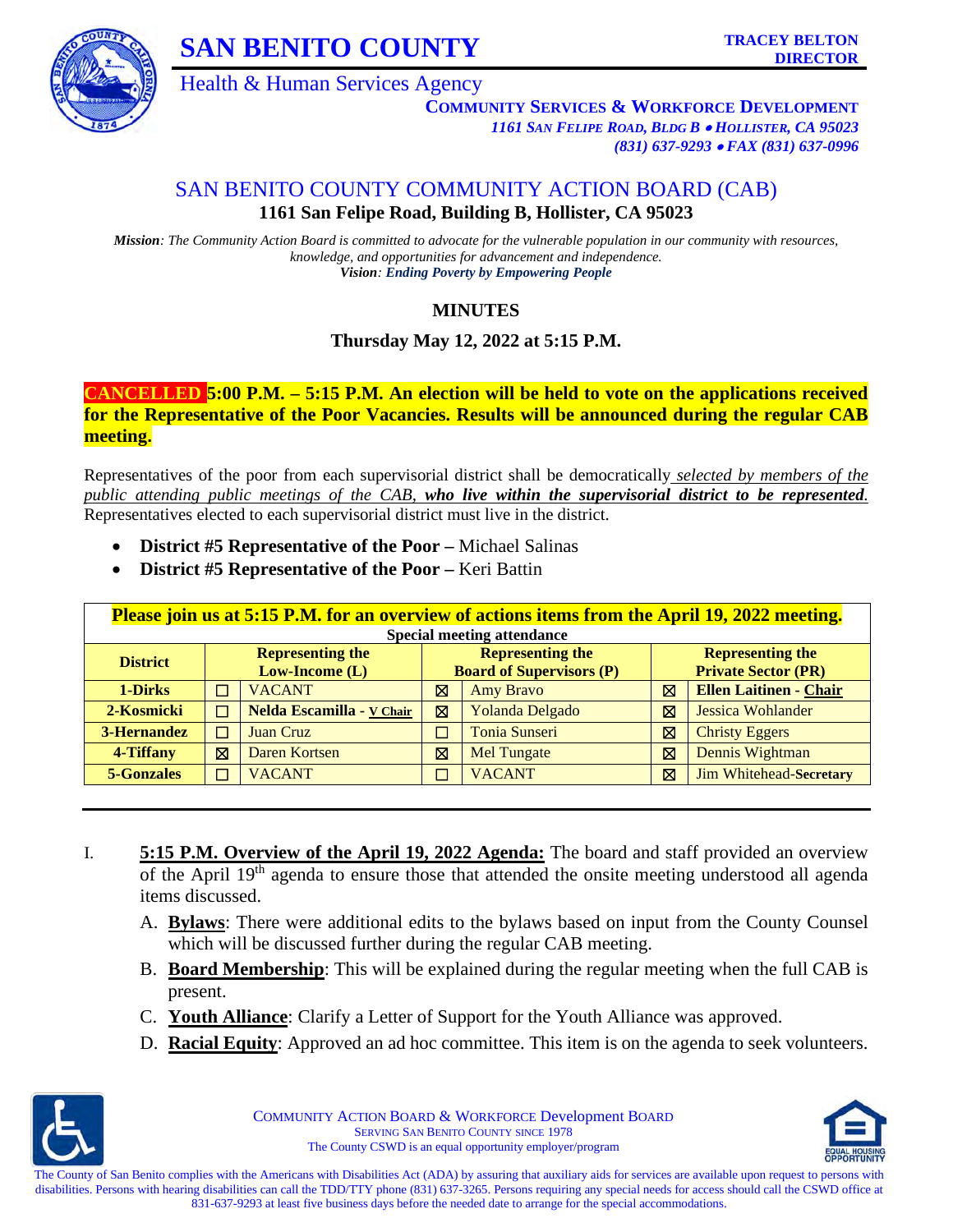## **Chair, Ellen Laitinen called the Regular CAB meeting to order at 5:30 P.M.**

| Standard 5.5 The department's tripartite board/advisory body meets in accordance with the frequency and quorum requirements and fills board |                                                                               |                           |        |                            |   |                               |
|---------------------------------------------------------------------------------------------------------------------------------------------|-------------------------------------------------------------------------------|---------------------------|--------|----------------------------|---|-------------------------------|
| vacancies as set out in its governing documents. Quorum Met: Yes $\boxtimes$ No $\Box$ ex=Excused Absence                                   |                                                                               |                           |        |                            |   |                               |
| <b>District</b>                                                                                                                             | <b>Representing the</b><br><b>Representing the</b><br><b>Representing the</b> |                           |        |                            |   |                               |
| <b>Board of Supervisors (P)</b><br>$Low-Income(L)$                                                                                          |                                                                               |                           |        | <b>Private Sector (PR)</b> |   |                               |
| 1-Dirks                                                                                                                                     |                                                                               | <b>VACANT</b>             | ⊠      | <b>Amy Bravo</b>           | ⊠ | <b>Ellen Laitinen - Chair</b> |
| 2-Kosmicki                                                                                                                                  | ⊠                                                                             | Nelda Escamilla - V Chair | 冈      | <b>Yolanda Delgado</b>     | ⊠ | <b>Jessica Wohlander</b>      |
| 3-Hernandez                                                                                                                                 | ⊠                                                                             | Juan Cruz                 | ⊠      | <b>Tonia Sunseri</b>       | ⊠ | <b>Christy Eggers</b>         |
| 4-Tiffany                                                                                                                                   | ⊠                                                                             | Daren Kortsen             | ⊠      | <b>Mel Tungate</b>         | ⊠ | Dennis Wightman               |
| 5-Gonzales                                                                                                                                  |                                                                               | <b>VACANT</b>             | $\Box$ | <b>VACANT</b>              | ⊠ | Jim Whitehead-Secretary       |
| Staff: Andi Anderson, Enrique Arreola                                                                                                       |                                                                               |                           |        |                            |   |                               |

### II. **5:30 P.M. General:**

### A. **Amendments to the Agenda**:

- 1. **Retreat**: Month of August, the CAB Training could also be addressed utilizing the CapLAW Trainings discuss in Item III C. Think about 3 dates in August 6, 20, or 27th.
- 2. **In Person Meeting**: Suggested beginning in person meetings in June, however; after discussion the board opted to have a virtual meeting. County Counsel indicated that if we continue meetings via Zoom a resolution needs to be completed.
- B. **Public Comment Period**: No public comments were received.

### III. **Regular Agenda:**

A. **Roll Call**: Roll was taken to determine excused absences for attendance requirements. All members were present

### B. **Approval of Minutes**:

- 1. **CAB Meeting**: The April 19, 2022 CAB meeting minutes were approved as presented. *Motion/Second/Concur* (*M/S/C) Mel Tungate/Yolanda Delgado.*
- 2. **Strategic Planning Committee (SPC) Meeting**: The April 19, 2022 SPC meeting minutes were enclosed for board information.
- C. **CAB Training & Volunteer Hours**: *Standard 5.8: The governing board members have been provided training on their duties and responsibilities within the past 2 years.* Reminder to board members to submit any volunteer hours for activities where CAB was promoted/represented. Staff shared how board members can access the CalCAPA training videos that are available for CAB viewing on the website at: [https://www.sbccab.com/about.](https://www.sbccab.com/about) New member orientation will be scheduled in early June. Discussed completing the CapLAW All A-Board online trainings independently or in person. The following individuals indicated they prefer to complete independently: Christy Eggers, Yolanda Delgado, Daren Kortsen.

Staff will e-mail the link for the CapLAW training is: [\(https://resources.caplaw.org/?\\_sft\\_resource\\_type=video&\\_sfm\\_creation\\_year=2000%20202](https://resources.caplaw.org/?_sft_resource_type=video&_sfm_creation_year=2000%202022) [2\)](https://resources.caplaw.org/?_sft_resource_type=video&_sfm_creation_year=2000%202022)

- IV. **Consent Items**: All items will be voted on and approved unless the board wishes to discuss further. In which case, the board may request it to be pulled and placed in the Action Items/Discussion Items Section: *M/S/C Mel Tungate/Yolanda Delgado* 
	- A. **Homeless Shelter & Transitional Housing Report**: Enclosed were the monthly reports for March 2022.
	- B. **Community Services Block Grant and other Grant updates, Additional Information and**

**Discussion**: *Standard 5.9 The department's tripartite board/advisory body receives programmatic reports at each regular board/advisory meeting. Standard 8.7 The tripartite board/advisory body receives financial reports at each regular meeting, for those program(s) the body advises, as allowed by local government procedure*.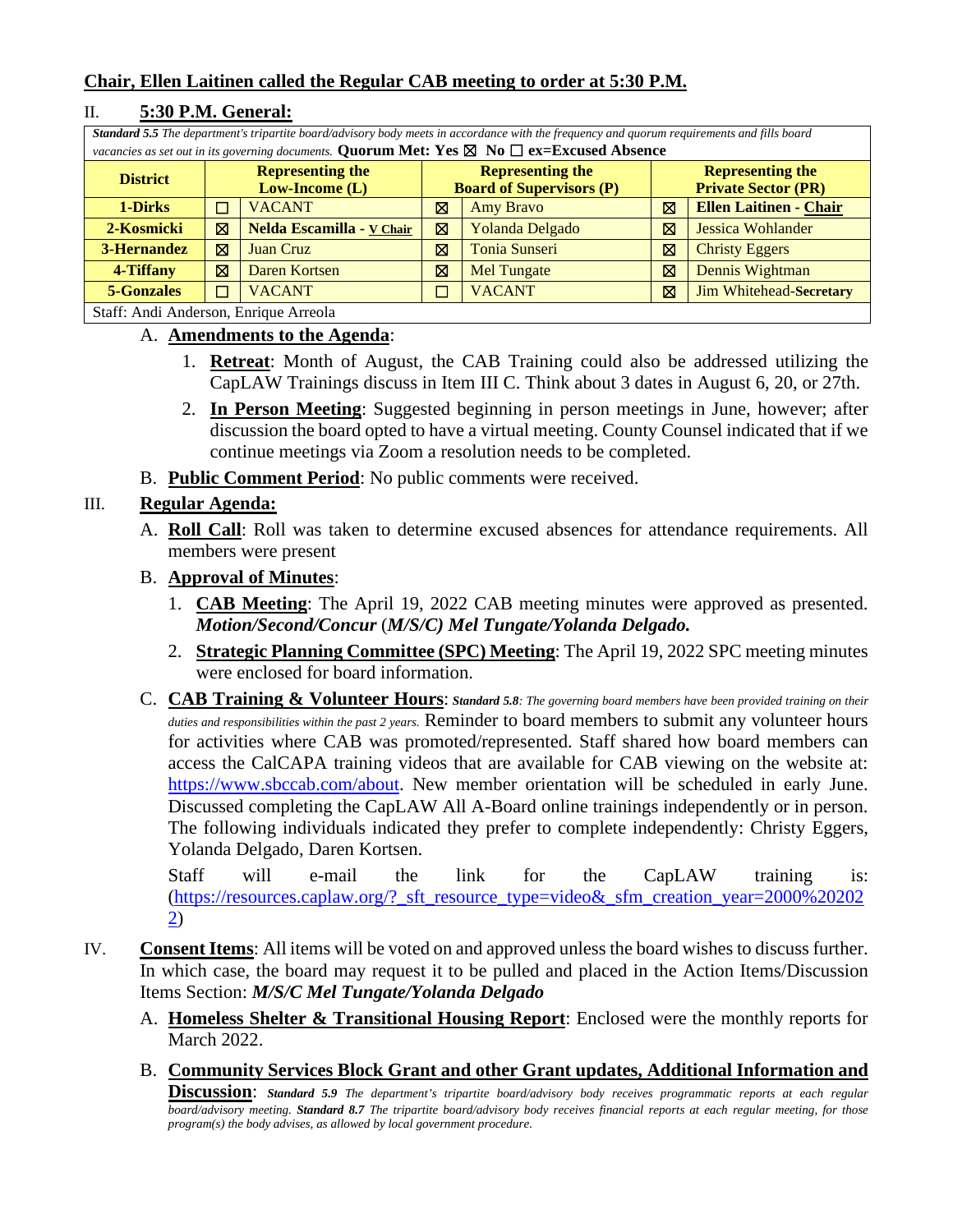- 1. **Annual Program Outcomes**: Enclosed was a report on services provided from January 1, 2021 –December 31, 2021 for CSWD programs to include winter, shelter program, emergency rental assistance, LIHEAP, etc.
- C. **Community Development Block Grant (CDBG)**: The Notice of Funding Availability (NOFA) has been released. Staff will be applying for a Public Service Activity on homeless services. The application is due June 20, 2022. Attached was a memo for board's information.
- D. **Annual CalCAPA Conference**: The CalCAPA Conference is scheduled for November 1-4, 2022 in San Diego. Staff is planning on attending.
- E. **Summer Youth Program Update:** CAB recommended to designate up to \$30,000 of the CSBG CARES Funds pending State approval as an allowable activity. The State confirmed this is an allowable expense, however there is only \$18,227.28 remaining.

## V. **Action Items/Discussion Items**:

# A. **Board Membership**:

- 1. **Results from the Representative of the Poor Elections at 5:15 P.M**: The Chair informed those in attendance that the election for tonight was cancelled to a future CAB meeting due to the erroneous categorization of two of the applicants on the CAB Agenda which were voted on at the April 19th meeting. The CAB respectfully asked that the vote for the Category III representatives be nullified, and a new election be scheduled with the correct applicants for Category III and the CAB nullify the vote taken for District 5. *Table election to future meeting*.
- 2. **Representative of the Public Sector (BOS)**: Approve the application of Thressa Walker-Shaw for District #5, Representative of the Board of Supervisors. *M/S/C Christi Eggers/Jim Whitehead.*
- B. **CAB Membership Application**: The revised CAB Membership Application was enclosed for review and approval. Added low-income certification information in two locations. Motion to approve CAB Application with the two revisions as presented. *M/S/C Amy Bravo/Nelda Escamilla*
- C. **Youth Alliance Youth Impact Center (YIC)**: CAB agreed to provide a letter of support for the YIC. The Youth ad hoc Committee is closing the survey on May 21, 2022 and has a meeting planned to discuss next steps. This way, between now and next meeting, the CAB can have a better understanding of the needs of the community and if a financial partnership is something the CAB wishes to pursue. Follow-up discussion resulted in the CAB requesting to tour of the Youth Alliance YIC between now and the June meeting. Christi will call to see about scheduling and staff will survey board members on dates, early evening. Staff shared that at this time the Youth Alliance doesn't need a letter of support, but verbally supporting the Youth Alliance will suffice. *TABLE*
- D. **Racial Equity ad hoc Committee**: Discuss CAB volunteers who may want to be part of the new Ad Hoc Committee regarding Racial Equity. Staff will provide a more formal presentation on the role of this committee. Staff will provide information on Racial Equity provided by Santa Cruz CAB. Volunteers: Yolanda Delgado, Amy Bravo, Jessica Wohlander, Nelda Escamilla. Motion to approve ad hoc committee members. *M/S/C Christi Eggers/Mel Tungate*

### VI. **Committee Updates**:

A. **Strategic Planning Committee (SPC)**: *Standard 6.1 The department has a strategic plan, or comparable planning document, in place that has been reviewed and accepted by the tripartite board/advisory body within the past 5 years. If the department does*  not have a plan, the tripartite board/advisory body will develop the plan. The SPC met April 19, 2022 at 5:00 P.M. to review and update their goals. There is no other update at this time.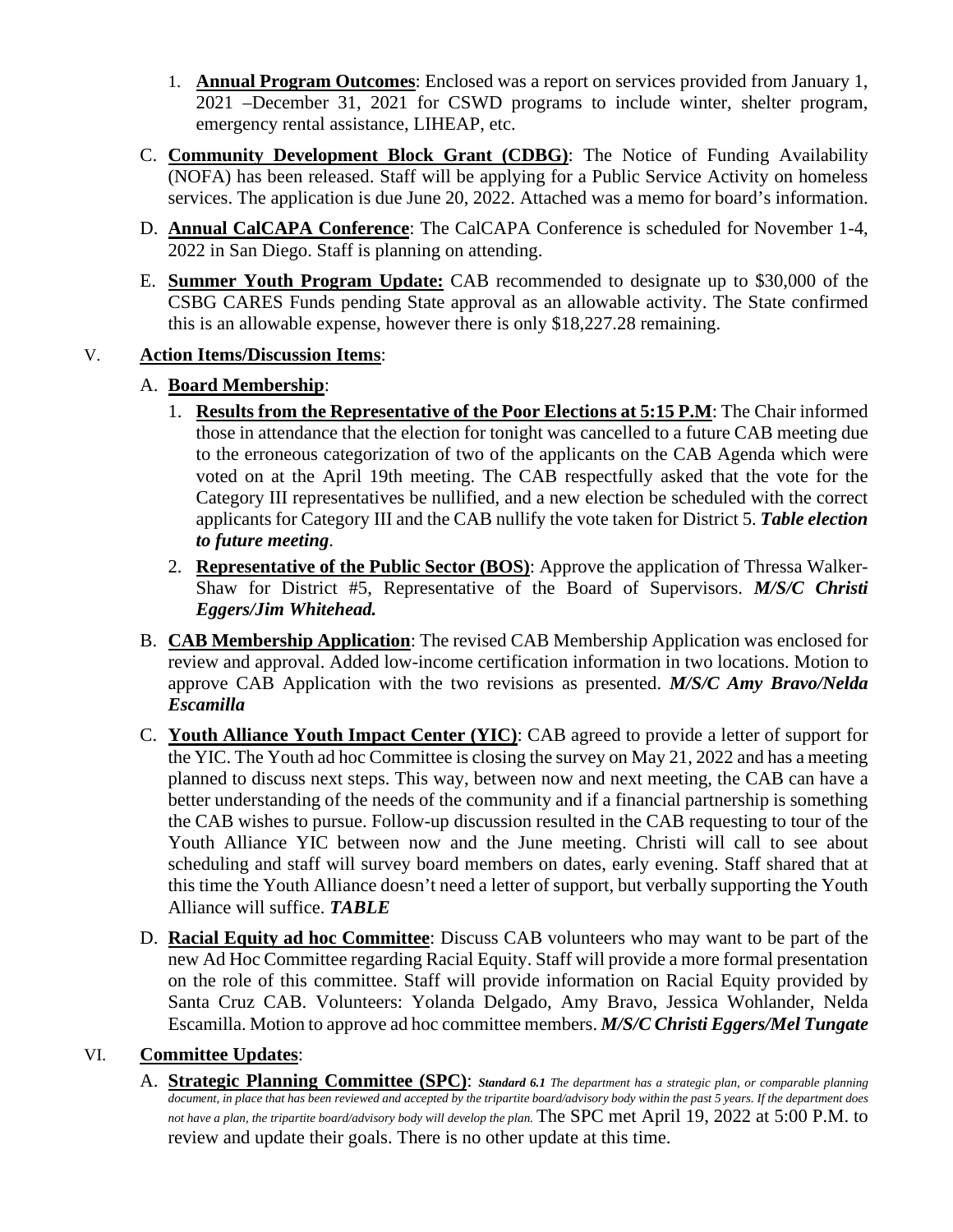- B. **Ad Hoc Committee for Youth (YC):** Staff and Committee members reported on their meeting held on May 11, 2022 and shared the following next steps:
	- 1. **Survey End Date**: May 20, 2022
	- 2. **Prizes***:* Scheduled an outreach meeting Sunday, May 22, 2022 from 3-4 P.M. and will invite youth who completed the survey, CAB members & Youth Alliance.
	- 3. **Next Steps**: Discussed what to do with the results of the survey, how to share results with partners.
	- 4. **Youth Rally***:* Discussed the possibility of hosting a Virtual Youth Rally. Would be better to do an in-person youth rally. To do a rally on a smaller scale and have CAB participation. Identify goal of the rally, focus and purpose. Need a year lead up time, possibly schedule for next summer, June 2023. Youth stated it would be good to do a small-scale rally in late July or early August and then have a larger scale for June 2023. Maybe organize something with the CAB and the Youth Alliance.
	- 5. **Community Outreach:** Discussed was attending the various upcoming events in the community as a way to outreach and solicit youth involvement in the youth rally. Upcoming events are: Fentanyl Event-June 11, 2022, Kids at the Park-June 15, 2022, National Night Out-August 2, 2022. Staff will verify Daren Kortsen desire to serve on this committee. To keep youth engaged, Gabriella wanted to have something this year to create a Bridge to the youth. Follow-up. Discussed scheduling a mini youth rally on June 10, 17 or 24.

# C. **Committees**:

- 1. **Bylaws**: The Bylaws Committee met on May 3, 2022 and made revisions. Based on recommendations of staff and County Counsel there was a need for additional revisions as explained and reviewed by staff and committee members. In order to allow time for committee members to review said changes this item is tabled *to the next meeting.*
- 2. **Home Loan Committee**: Staff has requested further direction from County Admin Office on the appointment of the BOS representative on this committee and is awaiting their response.
- 3. **Membership Committee**: Staff and Committee members provided an update on recruitment efforts and possible new member leads.
- D. **Outreach/Volunteer Opportunities**: Staff and board members may provide an update on upcoming outreach/volunteer opportunities to promote the CAB.
	- 1. **Leadership Luncheon:** CAB to approve the date for the leadership luncheon for Wednesday, September 21, 2022 from 12-1:30 P.M. *M/S/C Tonia Susneri/ Nelda Escamilla.*

### VII. **Additional Information**:

# VIII. **Adjournment**: *M/S/C Amy Bravo/Mel Tungate 7:21 P.M.*

The next CAB meeting is scheduled for June 9, 2022 at 5:30 P.M.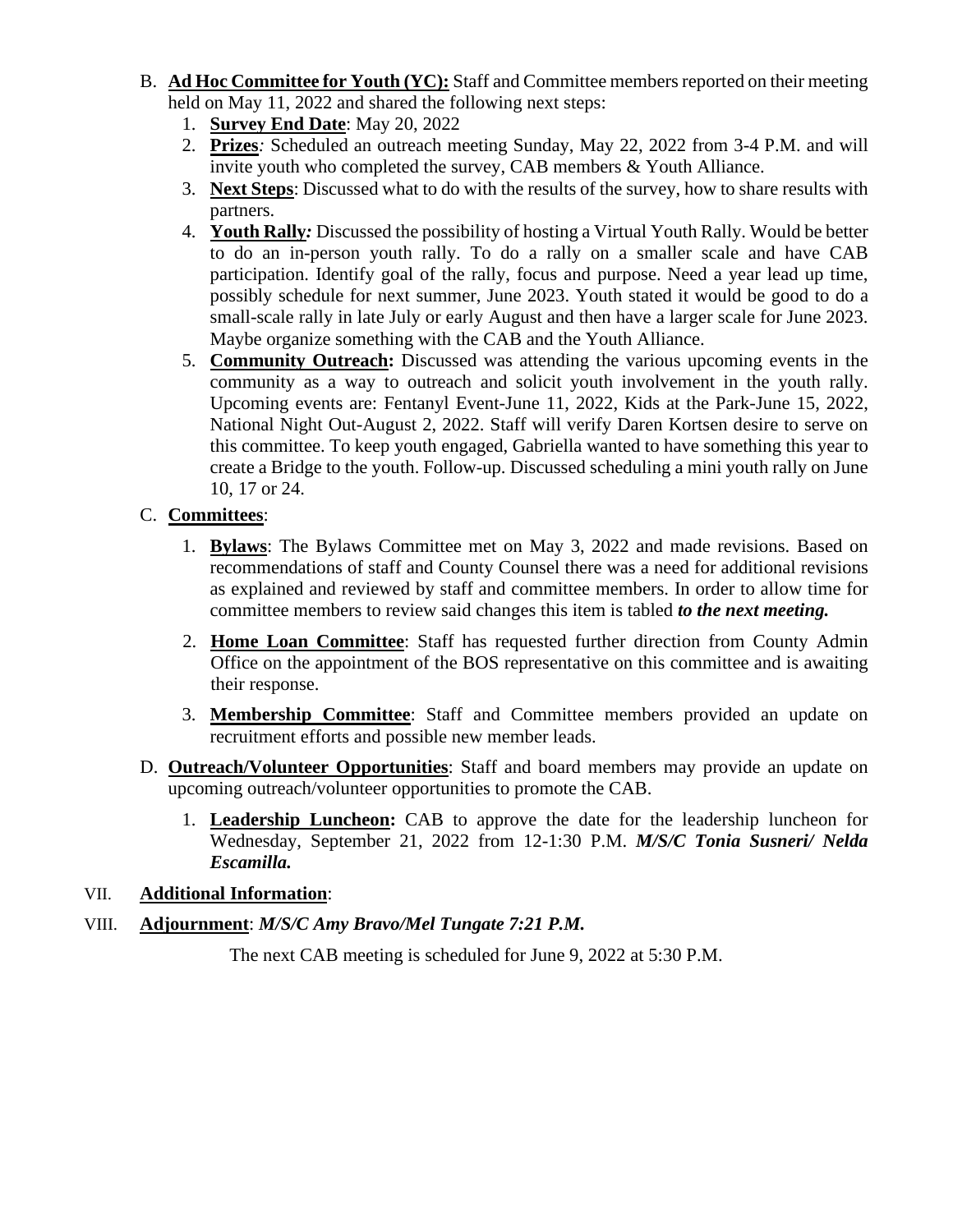# **San Benito County Community Action Board (CAB)**

#### **BYLAWS**

#### **Article I. NAME AND PURPOSE OF THE ORGANIZATION**

- A. These bylaws define the structure and operation of the San Benito County Community Action Board. The structure and operation of the board, also referred to as CAB, are developed to conform to the current regulations and policies of the California State Department of Community Services and Development.
- B. The San Benito County Board of Supervisors, as the designated Community Action Agency for the County of San Benito, has established the CAB as an advisory board to the Board of Supervisors, and has, by Board resolution, delegated operational responsibility to the County of San Benito Health and Human Services Agency (HHSA), Department of Community Services and Workforce Development (CSWD). The Department, therefore, is the County's advocate for low-income individuals and families.
- C. It is the policy of the HHSA, CSWD to make the entire community more responsive to the needs and interests of the low-income community by mobilizing resources and bringing about greater institutional sensitivity.
- D. The purpose of this Board is to provide an avenue for the participation of local government, private organizations, and private citizens of the community in serving the needs of the disadvantaged members of the community.
- E. The CAB shall have duty and authority to administer CSBG and other public funds, pending ratification of the San Benito County Board of Supervisors. Furthermore, the Department of Community Services and Development is the state agency administering the CSBG funds.
- F. It is the policy of the HHSA, CSWD to comply with all applicable federal, state, and local laws and regulations, which prohibit discrimination. Service recipients will be considered for services regardless of an individual's race, color, ethnic group, national origin, ancestry, religious creed, sex, sexual preference, age, veteran's or marital status, any medical conditions (including AIDS), mental or physical disability.

#### **Article II. MEMBERSHIP**

This board shall consist of fifteen (15) members with five (5) members in each of three (3) categories. This board shall be divisible by (3) to implement the tripartite requirements as stated by California Government Code section 12751 and California Code of Regulations, title 22, section 100605.

- Category I. Public Sector: Members of the San Benito County Board of Supervisors or their appointed representatives.
- Category II. Private Sector: Representatives of business, industry, labor, religious, welfare, education (Gov. Code §12751) or other public, private groups or individuals that represent major groups and interests in the community.
- Category III. Low-Income Sector: Elected representatives of poorlow-income **persons**.

Each of the above members in individual categories will represent a separate supervisorial district. Each All representatives must live in the supervisorial district which they represent when initially seated, and no two individuals in category two shall represent the same organization, or organizations sharing the same goal. Representatives of the poor and the Board of Supervisors must continue to live in their respective districts. Representatives of the private sector may continue to serve on the board after their initial selection as long as they live or work in the district they represent. Although representatives of the low-income

CAB Bylaws <del>Approved Reviewed 05.23.2204.19.22</del> Page 1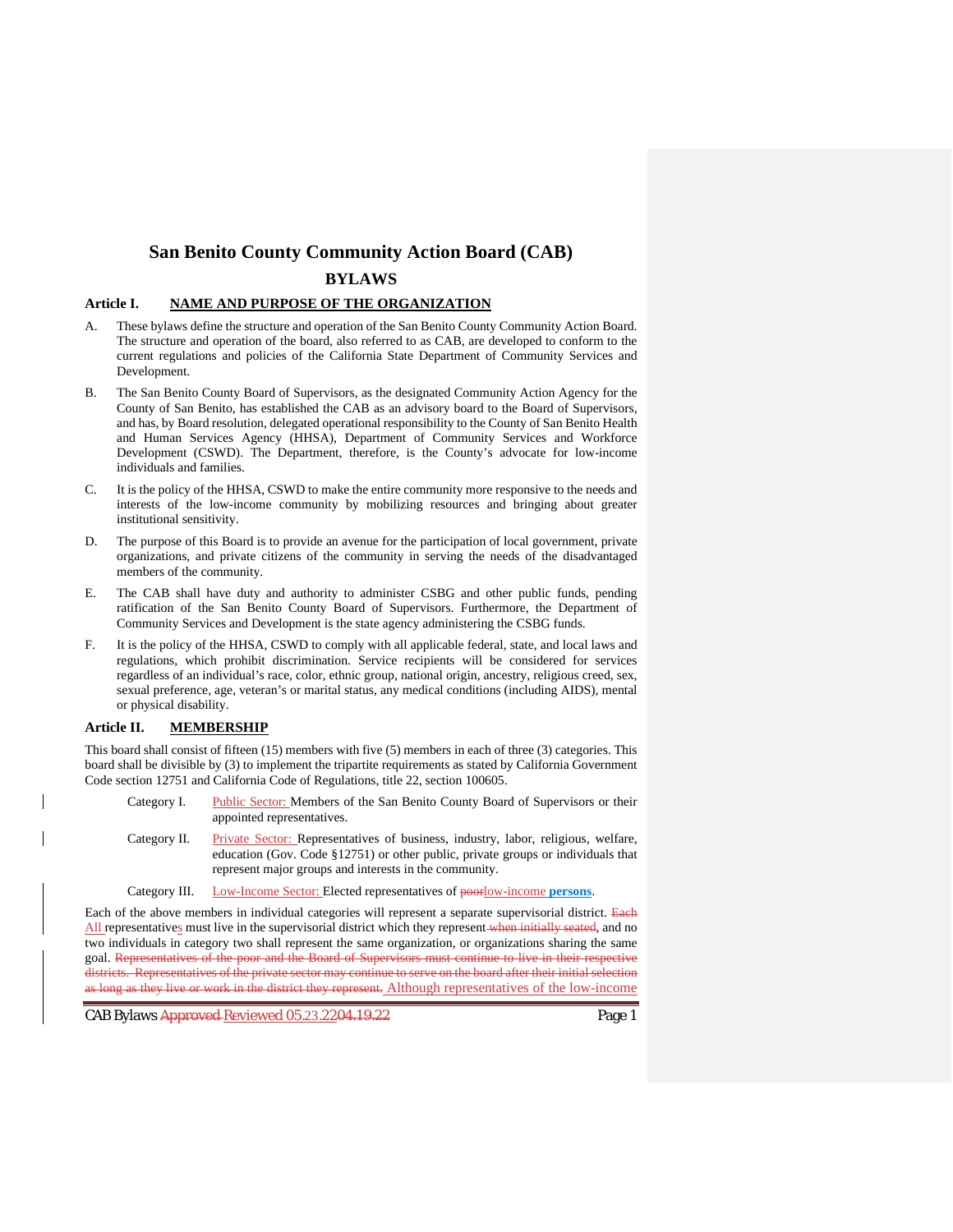residents need not be low-income themselves, they must nevertheless be selected in a manner which ensures they truly represent persons of low-income. As with all Commissioners, the elected representatives are appointed by the Board of Supervisors

Residents from each supervisorial district from the preceding categories shall be elected to the board in accordance to the following guidelines:

#### **Category I: Public Sector**

- 1. The elected supervisor may appoint him- or herself to represent his or her own district on the CAB.
- 2. The elected supervisor from each district may appoint a representative residing in his or her respective district to represent the district, rather than appointing him- or herself to the CAB.
- 3. The appointed representative for each supervisorial district will then submit the San Benito County Board and Commissions Membership Application to either the San Benito County HHSA, CSWD, or the San Benito County Administrative Office.
- 4. CAB board members will then take action to consider ratifying the appointments of Category I Public Sector representatives at the next regular board meeting after the deadline for submitting applications.
- 5. All appointments to the CAB and all terms of office must be approved by the Board of Supervisors. Representatives of Public Sector shall serve while in office, i.e., coterminous with their elected term, and at the pleasure of their appointive body, and shall be effective on the date of approval.

#### **Category II: Private Sector**

- 1. Representatives of organizations meeting the qualifications set forth above, from each supervisorial district, may apply to become a CAB board member by submitting the San Benito County Board and Commissions Membership Application to either the San Benito County HHSA, CSWD, or the San Benito County Administrative Office.
- 2. CAB board members will then take action to elect Category II Private Sector representatives, at the next regular board meeting after the deadline for submitting applications.
- 3. All appointments to the CAB and all terms of office must be approved by the Board of Supervisors and shall be effective on the date of approval.

#### **Category III: Low-Income Sector Representatives**

- 1. Interested representatives of the poorlow-income **persons** from each supervisorial district may apply to become a CAB board member by submitting the San Benito County Board and Commissions Membership Application to either the San Benito County HHSA, CSWD, or the San Benito County Administrative Office.
- 1.2.Representatives of the Low-Income **persons** must either be living in poverty or be from an organization that represents low-income groups. All interested representatives must certify that they meet this criteria when submitting the San Benito County Board and Commissions Membership Application. **Current sitting CAB members who are low income representatives and who do not currently meet the new membership criteria for this category will be allowed to complete their term in office.** Individuals who may have lived experience as low-income, interested in helping, betterment, passion…..Language to give preference to individuals who are low-income, but not require it. May impact receiving membership application? Jut add; or have an interest in representing low-income residents. If there is just one person interested in this representation, they will need to have an interest in representing low income; but if there are more than one applicant, then prioritize the one who is low-

CAB Bylaws Approved Reviewed 05.23.2204.19.22

**Commented [IV1]:** I added this language for current CAB members who may not meet the new criteria.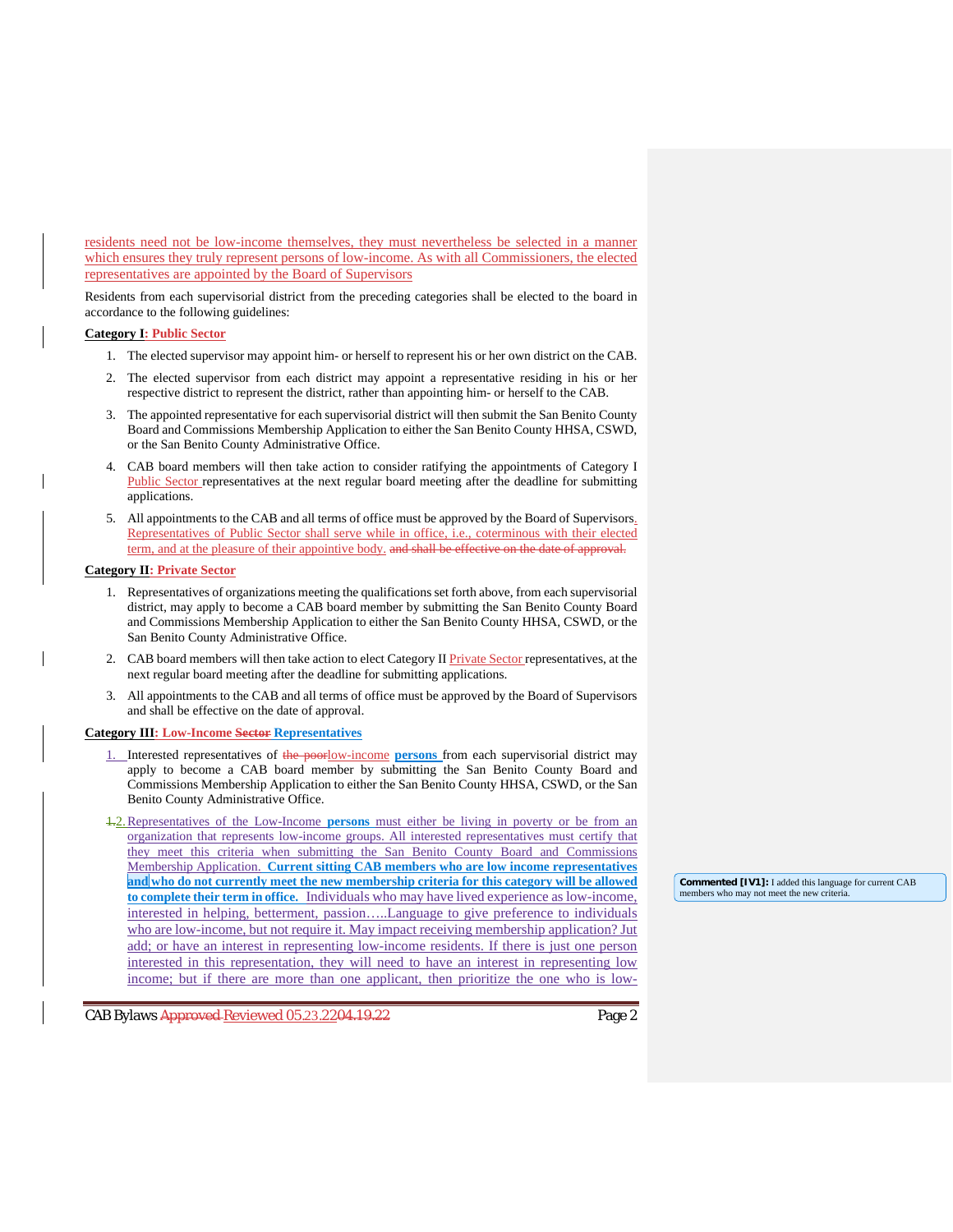income.; perhaps having a bit more structure with the voting process to ensure that members of the low-income community participate during the election process. Andi, please update this section based on the CAB bylaws committee and use language similar to the one from Monterey County. In addition, please create voting procedures and use the one from Monterey as a starting point. Then send to me so I can review and finalize.

- 2.3. Representatives of the poorlow-income persons from each supervisorial district shall be democratically selected by members of the public, age 18 and over, attending public meetings of the CAB, who live within the supervisorial district to be represented. Represent each supervisorial district must live in the district.
- 3.4. CAB board members will then take action to ratify the appointment of the Category III Low-Income representatives elected by the members of the public from the respective supervisorial districts.
- 4.5. All appointments to the CAB and all terms of office must be approved by the Board of Supervisors and shall be effective on the date of approval.

In compliance with Government Code section 12753, Community Agencies and representative groups of the poorlow-income **persons** which feel themselves inadequately represented on the CAB may petition for adequate representation by submitting a written request to the CAB Chair. The Board Chair will then hold a meeting or conference to which all residents and especially those who are poorlow-income are invited. To the maximum extent possible low-income groups and individuals to the represented will be involved in the meeting and in any selection process of the members.

#### **Article III. TERMS OF OFFICE AND QUALIFICATIONS**

Members shall serve terms of three years except as hereinafter provided. Terms of the original board shall be staggered so that one-third, or as nearly as possible, of members shall be elected or selected each year. The length of terms shall be by lottery within designated groups.

Any member who is absent for three consecutive meetings or is absent from 50% of the last twelve (12) regularly scheduled monthly meetings, unless otherwise excused, shall be deemed to have resigned from the board.

Membership terms of office for the Representatives of the Board of Supervisors shall run consecutively with Supervisorial terms.

#### **Article IV. VACANCIES**

Vacancies in the membership shall be filled by the CAB employing the following procedures:

Vacancies at the end of term

All vacancies at the end of the term shall be filled in the same manner as the original election or appointment, except that private sector members shall be chosen from among organizations that meet the criteria and have been asked to provide members.

2. Other vacancies

In the event a regular member resigns, or for any reason is unable to act, a successor shall be elected or selected within sixty (60) days of such vacancy pursuant to the provisions of Article II of these bylaws.

When the seat of an elected representative of the poorlow-income persons is vacant, the remaining representatives of the poorlow-income **persons**, acting alone, may select a person to fill out the vacant term. The person selected must reside in and represent the same supervisorial district for which he/she is being selected to fill the vacant seat.

CAB Bylaws <del>Approved Reviewed 05.23.2204.19.22</del> Page 3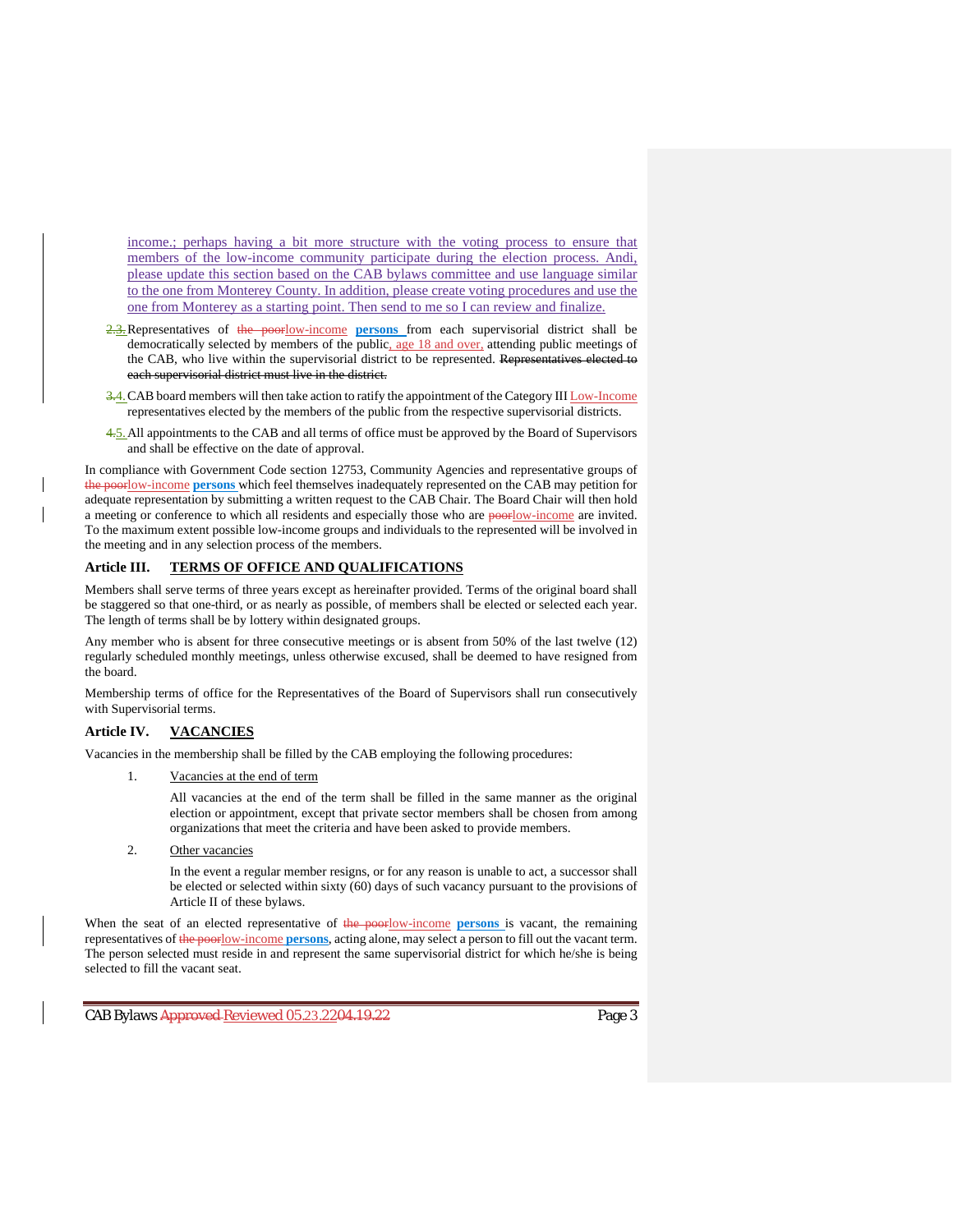#### **Article V. MEETINGS**

The San Benito County CAB shall meet at least six (6) times per year. The regular meeting schedule shall be the second Thursday of the month at 5:30 P.M., at 1161 San Felipe Road, Hollister, Building B, CA 95023 or such other place as the directors may designate from time to time. The board will not hold a regular meeting during the month of August and December. The agenda packet for the regular meetings, special meetings and meetings of standing committees shall specify the time and place of the meeting and shall contain a brief description of each item of business to be transacted at the meeting, including items to be discussed in closed session. Copies of the agenda and board packet shall be sent electronically to members of the CAB (or to standing committee members in the case of a committee meeting); and shall be posted and distributed in compliance with the Brown Act. Agenda packets will be mailed to board members who may not have access to the internet or members of the public who request a copy of the agenda packet.

If the CAB elects to use teleconferencing, it shall post agendas at all teleconference locations. Each teleconference location shall be identified in the notice and agenda of the meeting or proceeding, and each teleconference location shall be accessible to the public.

A public information release will be made to inform the general public of each meeting.

All meetings of the CAB and its committees shall be open to the public in accordance with Government Code Sections 54950, et seq. (the Ralph M. Brown Act).

#### **Article VI. OFFICERS AND COMMITTEES**

The San Benito County CAB shall select from its membership a Chairperson, Vice-Chairperson, and Secretary – annually.

The Chairperson shall preside at meetings of the board and shall be an ex-officio member of all committees, except the Nominating Committee. The Chairperson shall perform all other duties usually pertaining to the office.

The Vice-Chairperson shall act for the Chairperson in his/her absence and shall be Chair of the Program Committee.

The Secretary shall keep correct record of all meetings of the board and shall notify members of their appointments to committees, shall keep a record of representatives, and shall mail notices of special meetings and perform such other duties, unless delegated to staff.

In the event of a permanent vacancy in the following officer positions, the replacement officer will be chosen as follows:

- 1. Chairperson The Vice-Chairperson will ascend to this position.
- 2. Vice-Chairperson will be elected by the members of the board representing the lowincome population.
- 3. Secretary will be appointed by the Chairperson of the board.

Committees: To serve a one yearone-year term with the option to serve additional terms.

| <b>Bylaws</b>    | The Bylaws Committee shall periodically review the bylaws and make<br>independent recommendations to the board.                                                                            |
|------------------|--------------------------------------------------------------------------------------------------------------------------------------------------------------------------------------------|
| Program/Planning | The Program/Planning Committee will review each program submitted by<br>the Chairperson of the board, or by action of the membership, and report<br>its recommendations to the full board. |

CAB Bylaws Approved Reviewed 05.23.2204.19.22 Page 4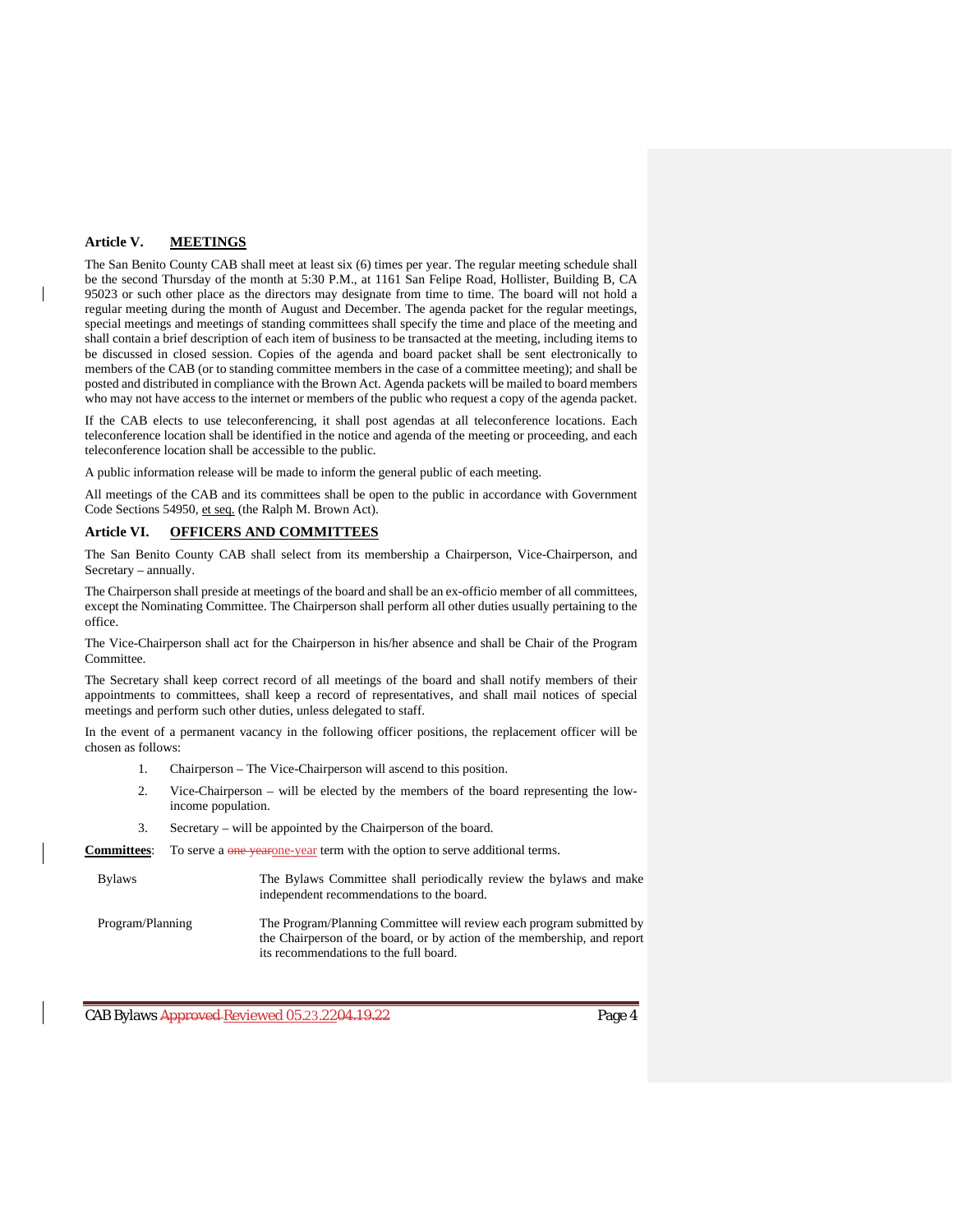| Nominating                             | The Nominating Committee shall consist of the elected representatives of<br>the poorlow-income persons and shall present a slate of officers for<br>election at the annual July meeting.                                                                                                                                                                                                                                                                                                                                                                                                                                                                                                                                                              |  |  |  |
|----------------------------------------|-------------------------------------------------------------------------------------------------------------------------------------------------------------------------------------------------------------------------------------------------------------------------------------------------------------------------------------------------------------------------------------------------------------------------------------------------------------------------------------------------------------------------------------------------------------------------------------------------------------------------------------------------------------------------------------------------------------------------------------------------------|--|--|--|
| <b>SBC Home Loan</b>                   | The HOME Loan Committee shall be composed of three (3) active<br>members and one (1) alternate member appointed by the Community<br>Action Board. The Committee shall be comprised of members from each<br>of the following classifications and an alternate member from one of the<br>following classifications:                                                                                                                                                                                                                                                                                                                                                                                                                                     |  |  |  |
|                                        | 1. One (1) San Benito County Board of Supervisor                                                                                                                                                                                                                                                                                                                                                                                                                                                                                                                                                                                                                                                                                                      |  |  |  |
|                                        | 2. One (1) Board member from the CAB (CAB) with background and/or<br>expertise in the finance or real estate industry (e.g. certified public<br>accountant, real estate agent, appraiser, loan agent, title/escrow officer,<br>builder or developer); and                                                                                                                                                                                                                                                                                                                                                                                                                                                                                             |  |  |  |
|                                        | 3. One (1) resident of San Benito County or a CAB member.                                                                                                                                                                                                                                                                                                                                                                                                                                                                                                                                                                                                                                                                                             |  |  |  |
|                                        | The HOME Loan Committee will serve as the advisory body for the<br>County's Home Investment Partnerships Program (HOME) funds and<br>eligible activities. The committee shall make a recommendation on behalf<br>of the County's HOME Program. The CAB will then consider such<br>recommendation and make the decisions.                                                                                                                                                                                                                                                                                                                                                                                                                              |  |  |  |
| Executive                              | The elected Officers shall constitute the Executive Committee. It shall be<br>the duty of the Executive Committee to transact routine and ordinary<br>business between meetings of the full Board, or in extraordinary<br>circumstances, act on emergency measures in lieu of the Board, subject to<br>ratification of the full Board. The Executive Committee shall make a full<br>report of such transacted business at the next regular meeting of the Board.<br>The committee structure shall reflect the same tripartite composition as the<br>full Board when possible. The quorum requirement for such an Executive<br>Committee must be at least 50% of the total authorized committee<br>membership with each member being allowed (1) vote. |  |  |  |
| Strategic Planning Ad hoc<br>Committee | The Strategic Planning ad hoc Committee shall consist of all Officers of the<br>CAB (mandatory), plus 2 appointed and 1 alternate CAB members (preferably<br>1 from different districts)                                                                                                                                                                                                                                                                                                                                                                                                                                                                                                                                                              |  |  |  |
|                                        | 1. Meetings shall be held quarterly to discuss and report the status of the<br>overall Strategic Plan. The committee will also review community<br>assessments as well as update, review and make recommendations to<br>the CAB regarding the on-going implementation of the Strategic Plan<br>Organizational Goals.                                                                                                                                                                                                                                                                                                                                                                                                                                  |  |  |  |
|                                        | 2. The chair of the committee should develop the committee agenda and<br>assign someone to keep notes, questions, etc., for staff.                                                                                                                                                                                                                                                                                                                                                                                                                                                                                                                                                                                                                    |  |  |  |
| Ad-Hoc                                 | The Chairperson may, with the concurrence of the board, appoint from<br>time to time such ad hoc committees as may be necessary for the proper<br>functioning of the CAB.                                                                                                                                                                                                                                                                                                                                                                                                                                                                                                                                                                             |  |  |  |

CAB Bylaws Approved Reviewed 05.23.2204.19.22

 $\begin{array}{c} \rule{0pt}{2ex} \rule{0pt}{2ex} \rule{0pt}{2ex} \rule{0pt}{2ex} \rule{0pt}{2ex} \rule{0pt}{2ex} \rule{0pt}{2ex} \rule{0pt}{2ex} \rule{0pt}{2ex} \rule{0pt}{2ex} \rule{0pt}{2ex} \rule{0pt}{2ex} \rule{0pt}{2ex} \rule{0pt}{2ex} \rule{0pt}{2ex} \rule{0pt}{2ex} \rule{0pt}{2ex} \rule{0pt}{2ex} \rule{0pt}{2ex} \rule{0pt}{2ex} \rule{0pt}{2ex} \rule{0pt}{2ex} \rule{0pt}{2ex} \rule{0pt}{$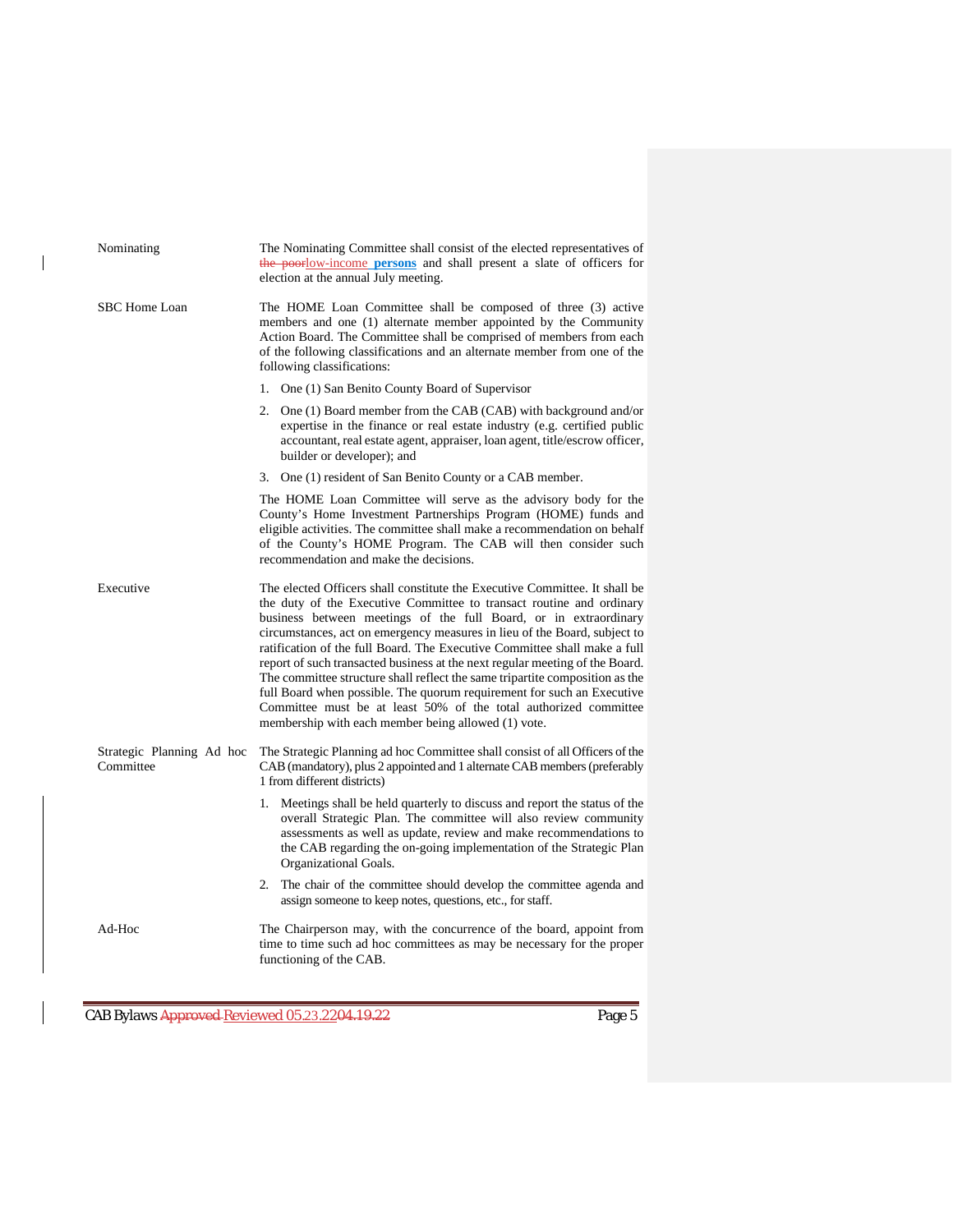| Youth Advisory ad hoc<br>Committee | Youth Advisory ad hoc Committee (YAC): An ad hoc committee of high<br>school/college age $(14-24)$ youth to consist of 5 members, one from each<br>district if possible. The committee meets periodically to discuss the needs<br>of youth throughout San Benito County and serves in an advisory capacity<br>only to the CAB. The Youth Advisory has no official voting rights.<br>Committee members would commit to a term of one semester and could<br>opt to serve more than one semester as long as they are in high<br>school/college. |
|------------------------------------|----------------------------------------------------------------------------------------------------------------------------------------------------------------------------------------------------------------------------------------------------------------------------------------------------------------------------------------------------------------------------------------------------------------------------------------------------------------------------------------------------------------------------------------------|
| Racial Equity ad hoc<br>Committee  | The Racial Equity ad hoc Committee shall consist of a minimum of 3<br>committee meets periodically to address<br>racial<br>members.<br>The<br>equity/diversity and adopt Racial Equity Plans that fits the characteristics<br>of our local community.                                                                                                                                                                                                                                                                                        |

#### **Article VII. QUORUM**

A quorum is a majority of the total current membership of the CAB. Board action may be taken by a majority of those present and voting, and by no less than a majority of a quorum. A roll call vote shall be taken when requested by any member in attendance.

The use of teleconferencing for the benefit of the public and the CAB members may be used in connection with any meeting or proceeding authorized by law. The teleconferenced meeting or proceeding shall comply with all requirements of the Ralph M. Brown Act (the Brown Act), California Government Code section 54950—54963. "Teleconference" means a meeting of the CAB, the members of which are in different locations, connected by electronic means, through either audio or video, or both. All votes taken during a teleconferenced meeting shall be by rollcall.

During the teleconference, at least a quorum of the members of the legislative body shall participate from locations within the boundaries of the territory over which the local agency exercises jurisdiction.

#### **REMOVAL FROM BOARD FOR CAUSE**

For the purpose of this section, "cause" shall be defined as any action by a member, which reflects discredit upon the CAB.

Removal must be determined by 2/3 of the members of the CAB and must be affirmed by the Board of Supervisors.

#### **Article VIII. ADOPTION AND AMENDMENTS OF BYLAWS**

In accordance with all applicable federal, state, and local laws, the CAB is authorized to adopt and amend these bylaws as necessary. Amendment of these bylaws will be for the purpose of maintaining their currency with changing applicable laws and to accurately reflect changes in the Board's role and focus to best meet the needs of the low-income population.

Proposed amendments to the bylaws must be submitted to the state Department of Community Services and Development or designee before CAB adopts any amendments (California Code of Regulations title 22 §100615). Recommendations by the Department of Community Services and Development shall be submitted in writing to all board members thirty (30) days before voting is conducted at a regular scheduled meeting. The CAB shall consider the recommendations prior to voting on the proposed amendments. After the CAB adopts or amends these bylaws, they will be forwarded to the Board of Supervisors for final approval.

CAB Bylaws <del>Approved Reviewed 05.23.2204.19.22</del> Page 6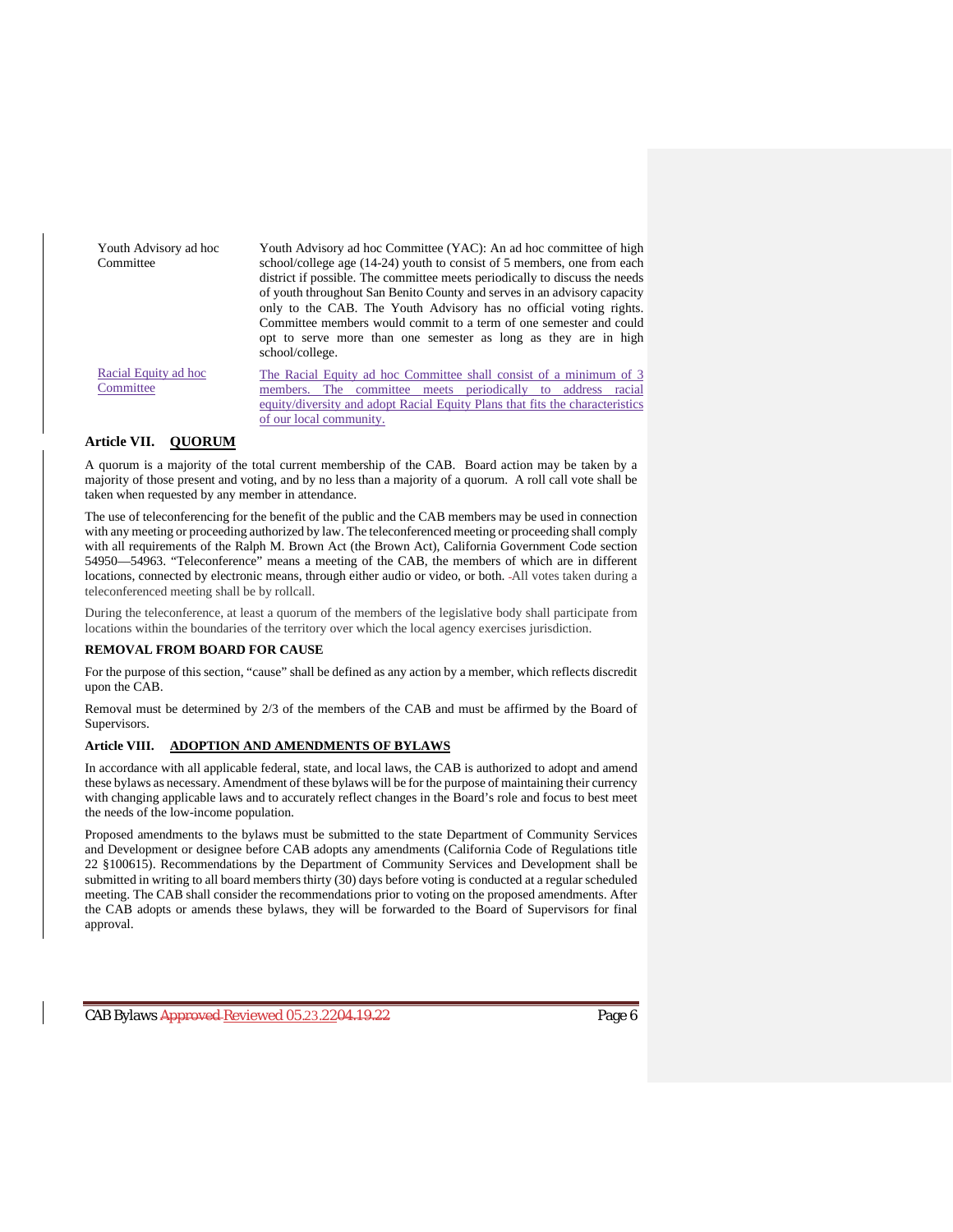#### **Article IX. RULES GOVERNING CONFLICT OF INTEREST, NEPOTISM, AND POLITICAL ACTIVITY**

- A. All board members must complete disclosure statements and abide by the California Political Reform Act and the County of San Benito's Conflict of Interest Code adopted by Board of Supervisors. Board members will fully disclose financial interests in the disclosure categories designated by the County's Conflict of Interest Code and will be asked to withdraw from the board if it is found that they have a direct conflict of interest in a substantial number of decisions before the board. If a board member is associated with an organization that may benefit from potential state and federal funds administered by the State Department of Community Services and Development (CSD) and CAB, such as Community Services Block Grant (CSBG), and Low Income Home Energy Assistance Program (LIHEAP), or Community Development Block Grant (CDBG) funding, he/she cannot be a CAB board member.
- B. Board members must abide by the requirements of AB 1234, including the requirement that board members must complete Ethics Training every two (2) years.
- C. No person may sit on the board who:
	- 1. Is an employee of San Benito County Health & Human Services Agency.
	- 2. Is a federal or State employee whose capacity may require such person to act as an agent or an attorney for the board.
- D. Programs operated by the CAB shall be administered in a politically non-partisan manner. Board members should avoid actions, which can reasonably be construed as intended to favor one political party or candidate over another, or to be based on any personal bias for or against any organization or individual seeking program benefits.
- E. In addition to the prohibitions in the Political Reform Act, regulations adopted by the California Fair Political Practices Commission, and the San Benito County Conflict of Interest Code, and in order to protect board members from perceived charges of nepotism, favoritism or accusations of performing favors to individuals while in the performance of official board membership activities, board members shall refrain from administering and/or abstain from voting on matters which affect the interests of close friends or relatives and shall further refrain from interviewing, representing or voting for a candidate who is a close friend or relative.

Program funds or County personnel may not be used in voter registration activities or with transporting potential voters to the polls. This does not preclude individual board members from performing these acts as private citizens on their own time.

PASSED AND ADOPTED by the San Benito County CAB at the meeting of said Board on **19th \_\_\_** day of **April, 2022\_\_\_.**

Ellen Laitinen, CAB Chair

\_\_\_\_\_\_\_\_\_\_\_\_\_\_\_\_\_\_\_\_\_\_\_\_\_\_\_\_\_\_\_\_\_\_\_\_\_\_\_\_\_\_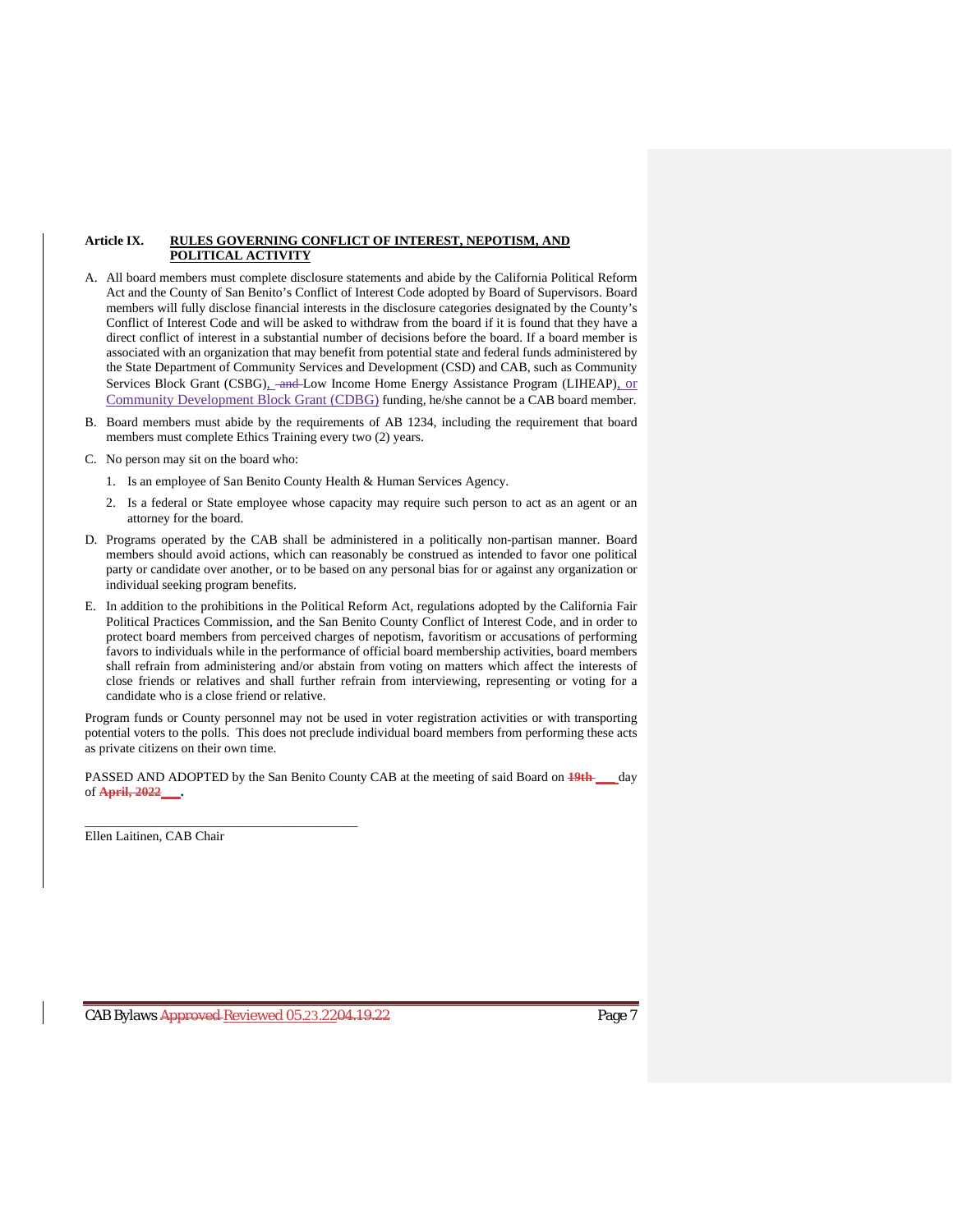### **COUNTY:**

San Benito County Board of Supervisors

Date: \_\_\_\_\_\_\_\_\_\_\_\_\_\_\_\_\_\_\_\_\_\_\_

\_\_\_\_\_\_\_\_\_\_\_\_\_\_\_\_\_\_\_\_\_\_\_\_\_\_\_\_\_\_\_\_\_\_\_\_\_\_\_\_\_, Chair

CAB Bylaws Approved Reviewed 05.23.2204.19.22 Page 8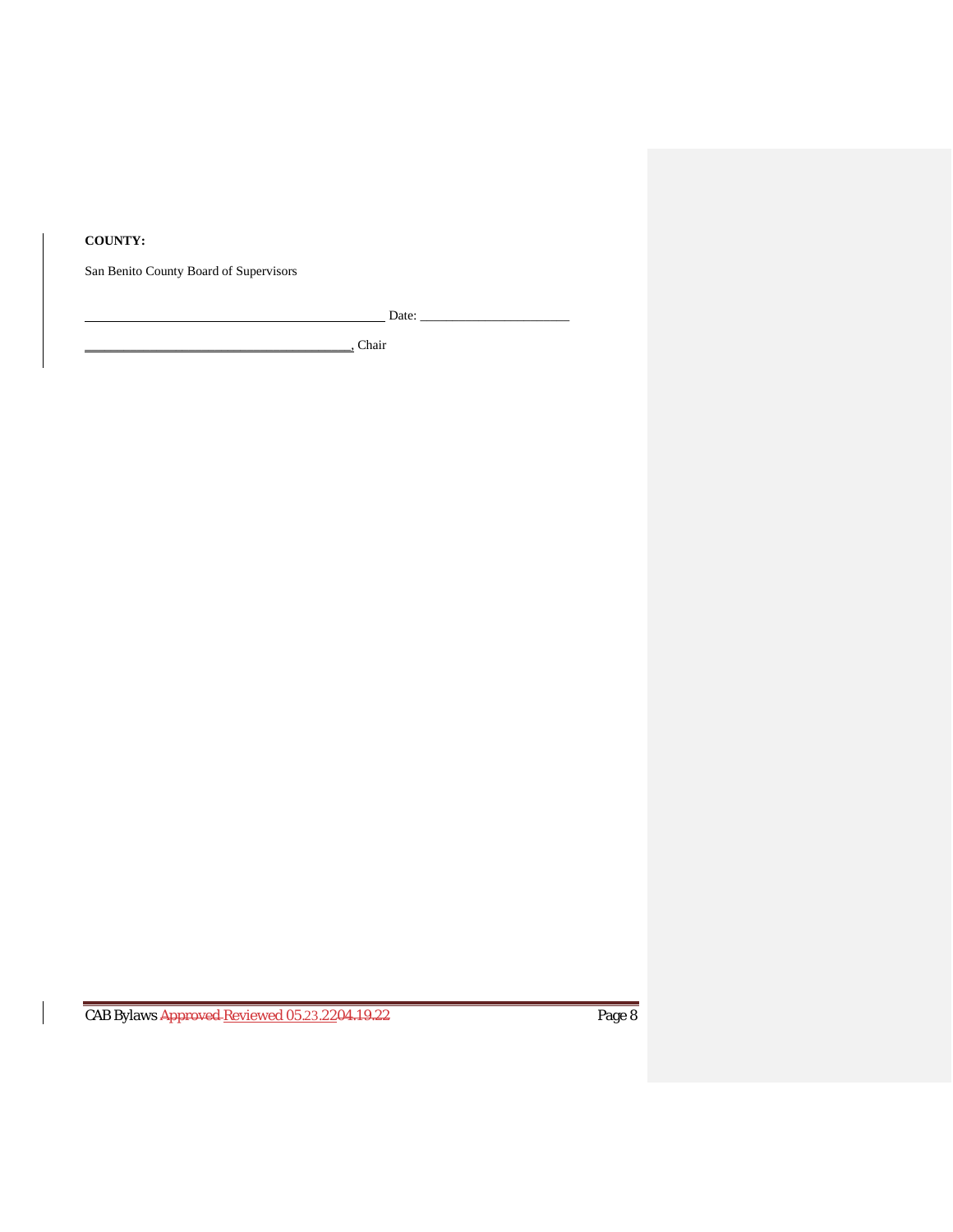# **RESOLUTION #22- AUTHORIZING USE OF REMOTE TELECONFERENCING PROVISIONS (AB 361)**

**WHEREAS,** the San Benito Community Action Board ("CAB") is committed to open and transparent government, and full compliance with the Ralph M. Brown Act ("Brown Act"); and

**WHEREAS,** the Brown Act generally requires that a public agency take certain actions in order to use teleconferencing to attend a public meeting virtually; and

**WHEREAS,** the CAB recognizes that a local emergency persists due to the worldwide COVID-19 pandemic; and

**WHEREAS,** the California Legislature has recognized the ongoing state of emergency due to the COVID-19 pandemic and has responded by creating an additional means for public meetings to be held via teleconference (inclusive of internet-based virtual meetings); and

**WHEREAS,** on September 16, 2021, the California legislature passed Assembly Bill ("AB") 361, which amends Government Code section 54953 and permits a local agency to use teleconferencing to conduct its meetings in any of the following circumstances:

(A) the legislative body holds a meeting during a proclaimed state of emergency, and state or local officials have imposed or recommended measures to promote social distancing;

(B) the legislative body holds a meeting during a proclaimed state of emergency for the purpose of determining, by majority vote, whether as a result of the emergency, meeting in person would present imminent risks to the health or safety of attendees; or

(C) the legislative body holds a meeting during a proclaimed state of emergency and has determined, by majority vote, pursuant to subparagraph (B), that, as a result of the emergency, meeting in person would present imminent risks to the health or safety of attendees; and

**WHEREAS**, in order for the CAB to use teleconferencing as allowed by AB 361 after October 1, 2021, it must first adopt findings in a resolution, allowing the Board of Education to conduct teleconference meetings for a period of thirty (30) days; and

**WHEREAS**, Governor Gavin Newsom declared a state of emergency for the State of California due to the COVID-19 pandemic in his order entitled "Proclamation of a State of Emergency," signed March 4, 2020; and